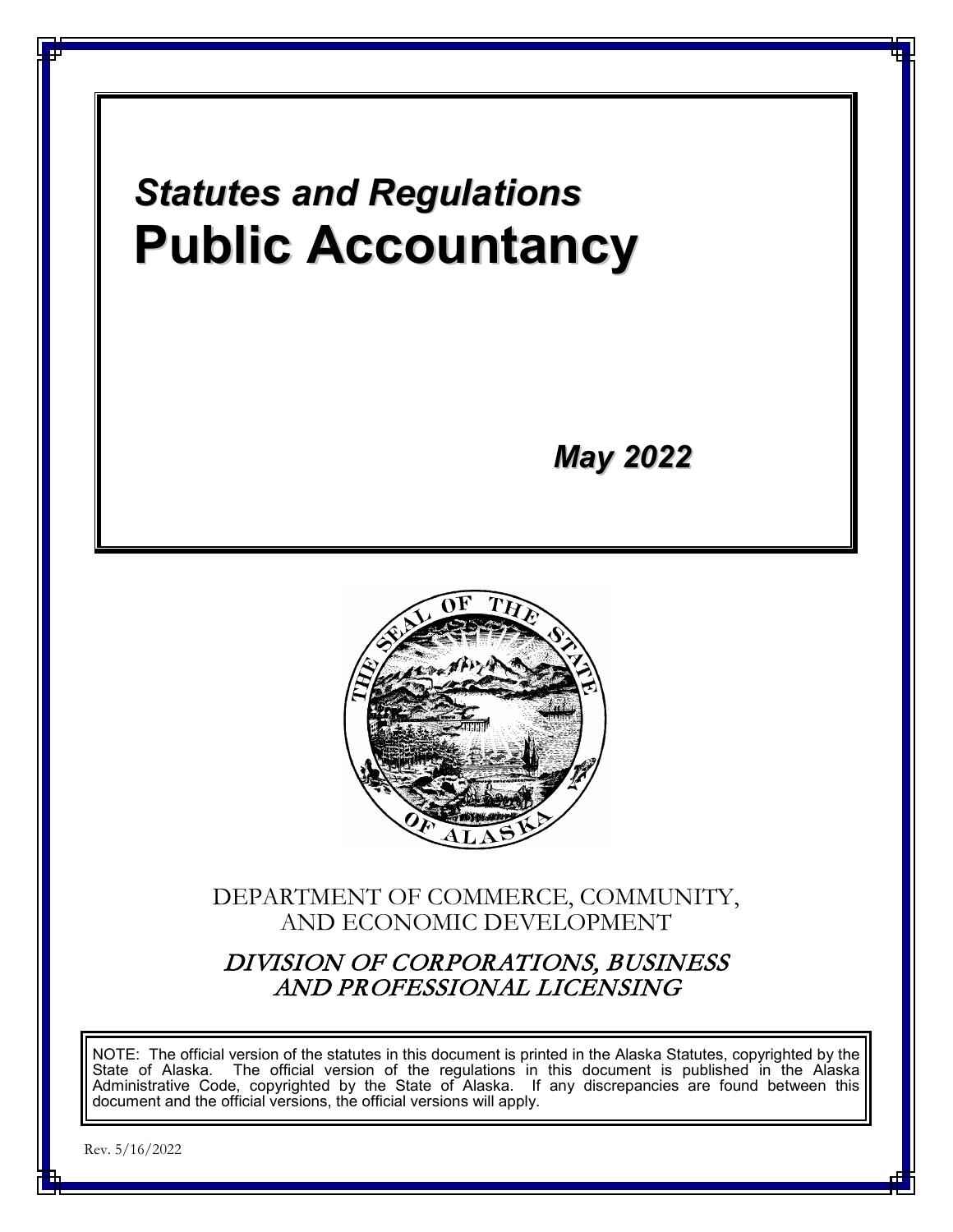# **TABLE OF CONTENTS**

# **Page**

# **Section**

| 1. Public Accountancy Statutes    |
|-----------------------------------|
|                                   |
|                                   |
| 2. Public Accountancy Regulations |
|                                   |
|                                   |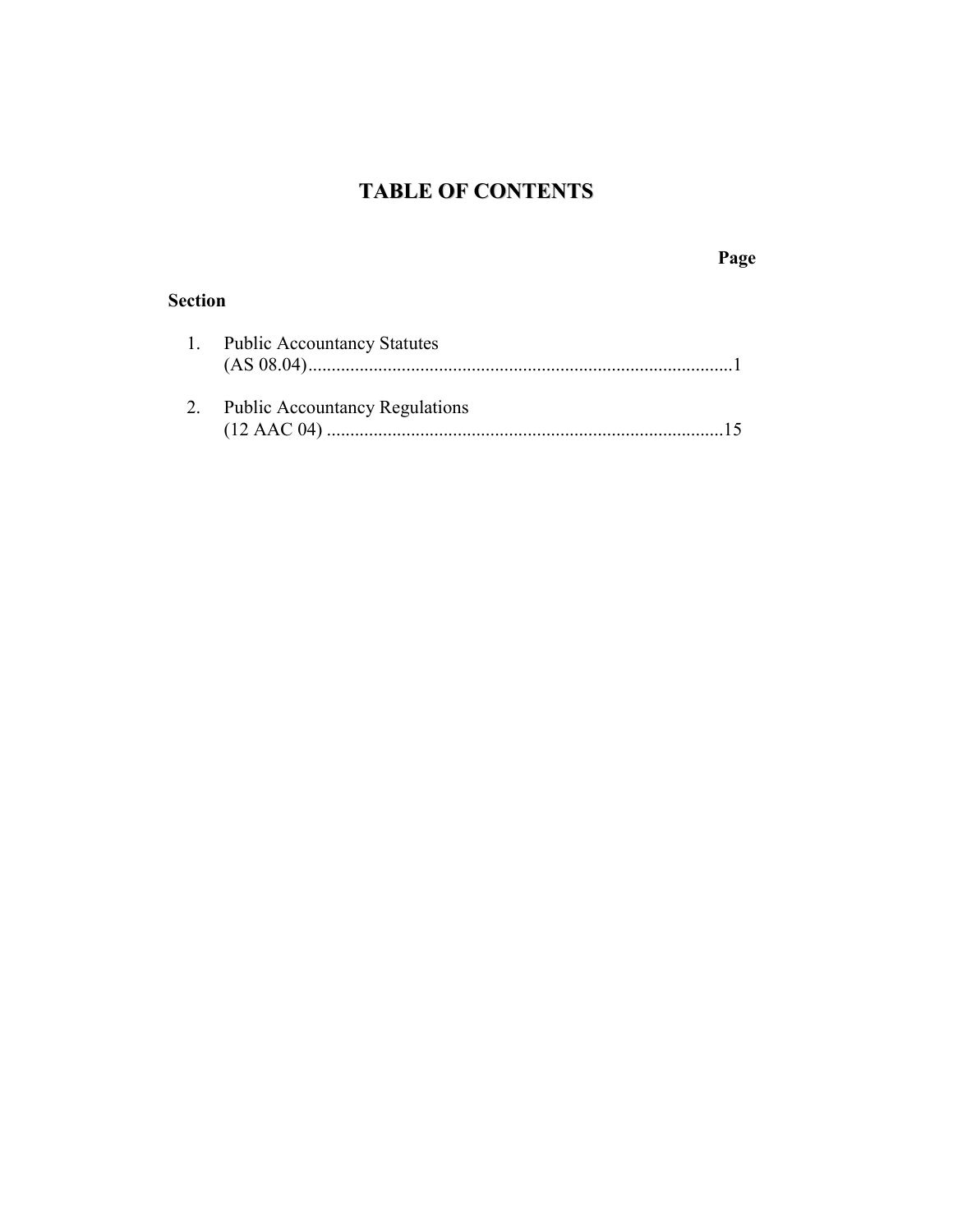# **CHAPTER 04. ACCOUNTANTS**

#### **Article**

- **1. Board of Public Accountancy (§§ 08.04.005—08.04.080)**
- **2. Certified Public Accountants (§§ 08.04.100—08.04.240)**
- **3. Regulation of Accountants (§§ 08.04.360—08.04.495)**
- **4. Unlawful Acts and Penalties (§§ 08.04.500—08.04.650)**
- **5. Miscellaneous Provisions (§§ 08.04.660—08.04.670)**
- **6. General Provisions (§§ 08.04.680, 08.04.690)**

#### **ARTICLE 1. BOARD OF PUBLIC ACCOUNTANCY**

#### **Section**

- **05. Purpose**
- **10. Creation of board**
- **20. Appointment and qualifications of board**
- **25. Meetings of board**
- **30. Removal of members**
- **40. Vacancy on board**
- **50. Quorum**
- **55. Executive secretary of board**
- **70. Functions of board**
- **75. Substantial equivalency**
- **80. Adoption of rules**

**Sec. 08.04.005. Purpose.** It is the policy of the state and the purpose of this chapter to promote the reliability of information that is used for guidance in financial transactions or assessing the financial status or performance of commercial, noncommercial, and governmental enterprises. The public interest requires that

(1) persons professing special competence in accountancy or who offer assurance as to the reliability or fairness of presentation of financial information should demonstrate their qualifications to do so, and that persons who have not demonstrated and maintained adequate qualifications should not be permitted to hold themselves out as having special competence or to offer assurance about their actions;

(2) the professional conduct of persons licensed as having special competence in accountancy should be regulated in all aspects of the practice of public accounting;

(3) a public authority competent to prescribe and assess the qualifications and to regulate the professional conduct of practitioners of public accounting should be established; and

(4) the use of titles relating to the practice of public accounting that are likely to mislead the public as to the status or competence of the persons using these titles should be prohibited.

**Sec. 08.04.010. Creation of board.** There is created the Board of Public Accountancy.

**Sec. 08.04.020. Appointment and qualifications of board.** (a) The board consists of seven members appointed by the governor. Each member shall be a resident of this state for at least one year. Five members shall be certified public accountants or public accountants and two members shall be public members

(b) Except for public members, an individual may not be appointed unless the individual holds a current license. Public members may not be employed by a person holding a license, permit, out-of-state exemption, or practice privilege under this chapter. Notwithstanding AS 08.01.025, an accountant who does not hold a license under this chapter and is not engaged in the practice of public accounting in violation of this chapter is eligible for appointment as a public member under this section.

**Sec. 08.04.025. Meetings of board.** The board shall hold a minimum of four meetings a year.

**Sec. 08.04.030. Removal of members.** The governor shall remove any member of the board whose license has been revoked or suspended. The governor may, after hearing, remove any member for neglect of duty or other just cause.

**Sec. 08.04.040. Vacancy on board.** A vacancy shall be filled by appointment for the unexpired term, except as provided in AS 39.05.080(4), and all vacancies shall be filled within 60 days. Except as provided in AS 39.05.080(4), after the expiration of a member's term of office a member continues to serve until a successor is appointed and qualifies, formally advises the board of acceptance of the appointment, and appears at the next meeting of the board.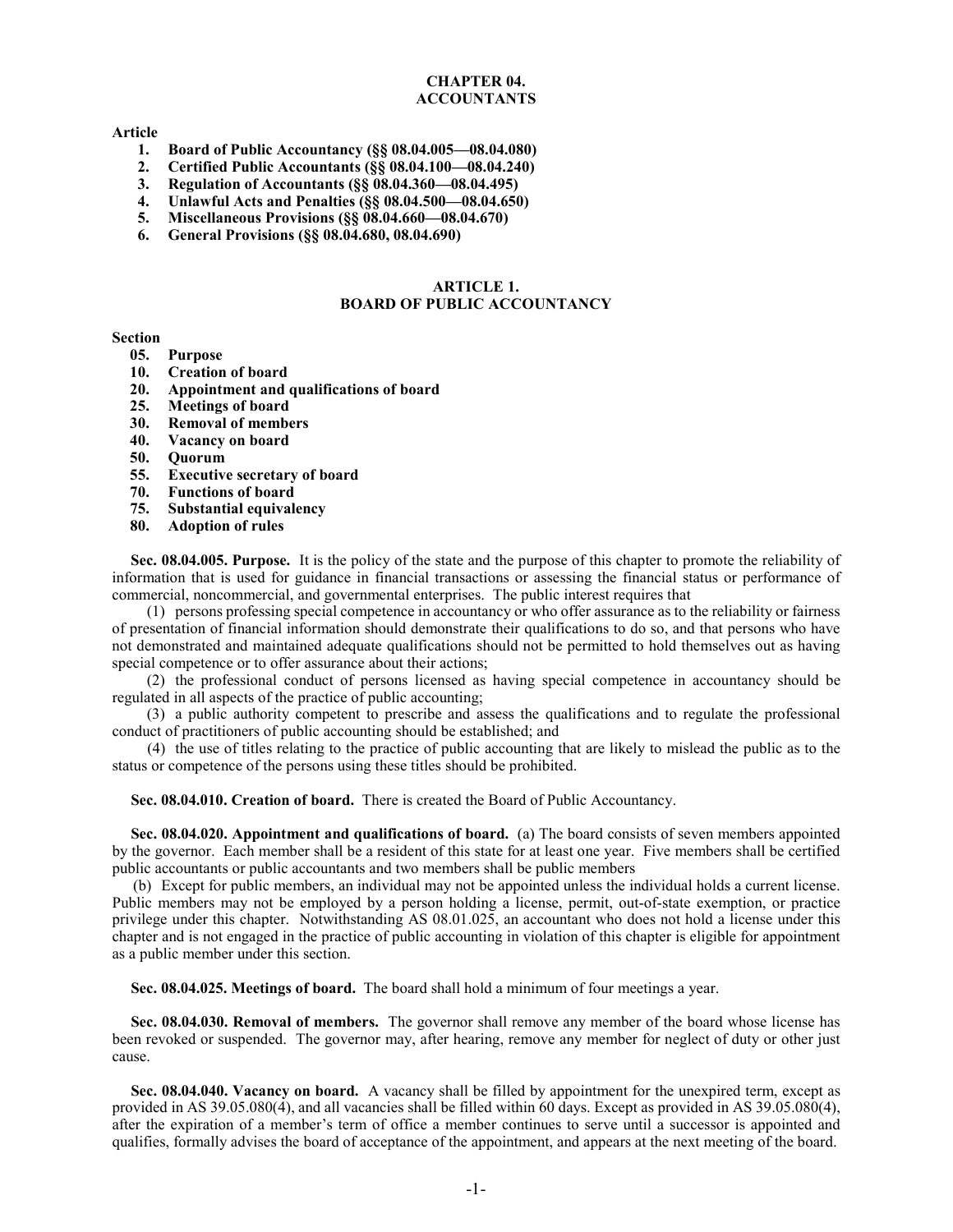**Sec. 08.04.050. Quorum.** A majority of the board constitutes a quorum for the transaction of business.

**Sec. 08.04.055. Executive secretary of board.** (a) The department, in consultation with the board, shall employ a certified public accountant or person who has other accounting experience satisfactory to the board and who is not a member of the board to serve as executive secretary of the board.

(b) The executive secretary shall perform duties as prescribed by the board.

(c) The executive secretary of the board is in the partially exempt service and entitled to receive a monthly salary equal to a step in Range 23 on the salary schedule set out in AS 39.27.011(a).

**Sec. 08.04.070. Functions of board.** (a) The board shall elect annually from its members a presiding officer, secretary, and treasurer. One person may hold the offices of secretary and treasurer.

(b) The board may adopt and amend regulations for the orderly conduct of its affairs and for the administration of this chapter.

(c) The board shall adopt a seal.

(d) *[Repealed, Sec. 53 ch 16 SLA 2006]*

(e) *[Repealed, Sec. 53 ch 16 SLA 2006].*

(f) The board shall adopt a formal statement of goals, objectives, and policies to be reviewed and updated annually.

(g) *[Repealed, Sec. 6 ch 19 SLA 1998].*

(h) The board shall define by regulation the qualifications and duties of the executive secretary and delegate authority to the executive secretary as necessary to conduct board business.

**Sec. 08.04.075. Substantial equivalency.** The board shall determine whether the education, examination, and experience qualifications of another state or an individual are substantially equivalent to the national standard or to another standard established by the board to protect the public interest. The board may adopt by regulation the qualifications established by a nationally recognized professional organization for accountants as the national standard or for another standard established by the board to protect the public interest. The board may accept the determination of a nationally recognized professional organization for accountants or adopt another standard as to whether the qualifications of the other state or an individual are substantially equivalent to the national standard. When ascertaining substantial equivalency under this chapter, the order in which education, examination, or experience requirements were attained shall be disregarded.

**Sec. 08.04.080. Adoption of rules.** The board may adopt rules of professional conduct to establish and maintain a high standard of integrity and dignity in the profession of public accounting. At least 30 days before the adoption of any rule or amendment, the board shall send a notice of the proposed rule or amendment to each holder of a license or permit issued under this chapter to the address of the license or permit holder last known to the board.

**Sec. 08.40.085. Regulations regarding attest functions.** *[Repealed, Sec. 42 ch 67 SLA 2010.]*

**Sec. 08.40.090. Applicability of Administrative Procedure Act.** *[Repealed, Sec. 15 ch 82 SLA 1980.]*

# **ARTICLE 2. CERTIFIED PUBLIC ACCOUNTANTS**

#### **Section**

- **100. Certificate granted**
- **105. License for individual to practice as a public accountant**
- **110. Personal requirements**
- **120. Educational and experience requirements**
- **130. Examination**
- **150. Qualifications to take examination**
- **190. Examination fee**
- **195. Reciprocity with other states**
- **200. Use of title "certified public accountant" by individual**
- **210. Effect on certificates existing on April 26, 1960**
- **240. Application of partnerships, limited liability companies, corporations, and other legal entities for permits**

**Sec. 08.04.100. Certificate granted.** The certificate of "Certified Public Accountant" shall be granted by the board to any person who meets the requirements of AS 08.04.110 - 08.04.130. The holder of a certificate issued under this section is not authorized to engage in the practice of public accounting in the state unless the holder also has a current license or permit, or an out-of-state exemption or practice privilege.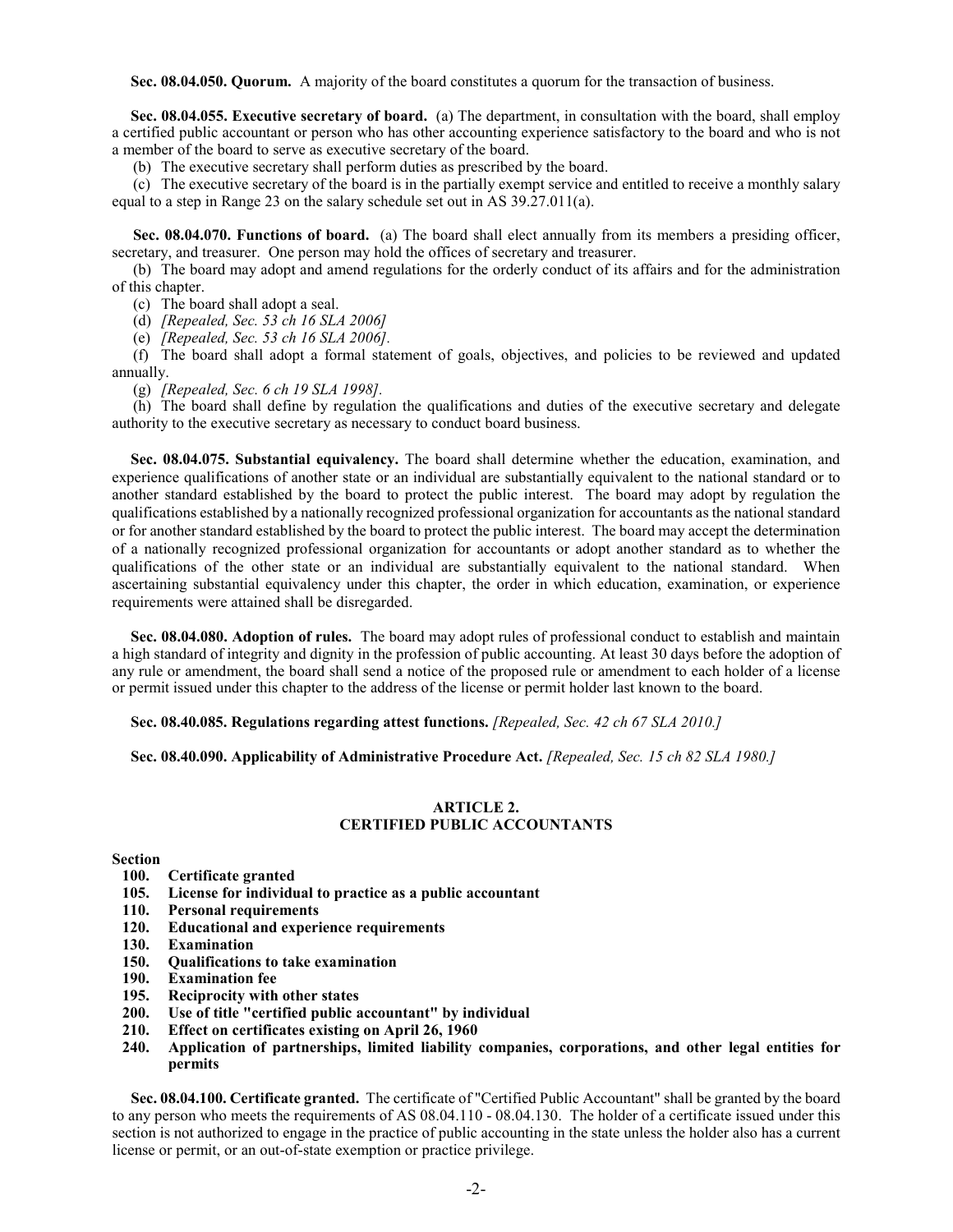**Sec. 08.04.105. License for individual to practice as a public accountant.** (a) The board shall issue a license to engage in the practice of public accounting to an individual who meets the requirements of AS 08.04.110 - 08.04.130. The license is valid for the remainder of the biennial licensing period during which the initial license was granted.

(b) The board may renew a license granted under this section if the licensee

(1) maintains all of the licensee's offices as required by AS 08.04.360 - 08.04.380;

(2) complies with the continuing education requirements of AS 08.04.425 and the quality review requirements of AS 08.04.426; and

(3) complies with the requirements of this chapter.

**Sec. 08.04.110. Personal requirements.** An applicant for a certified public accountant license shall be of good moral character.

**Sec. 08.04.120. Educational and experience requirements.** (a) The education and experience requirements for an applicant are a baccalaureate degree or its equivalent conferred by a college or university acceptable to the board and additional semester hours or post-baccalaureate study so that the total educational program includes at least 150 hours, with an accounting concentration or equivalent as determined by the board by regulation to be appropriate, and two years of accounting experience satisfactory to the board.

(b) *[Repealed, Sec. 9 ch 74 SLA 2018]*

**Sec. 08.04.130. Examination.** An applicant shall pass an examination in accounting and reporting, in auditing, and in other related subjects that the board determines appropriate. The examination shall be designated in advance by the board as the examination for the license of certified public accountant. The board shall use the Uniform Certified Public Accountant Examination of the American Institute of Certified Public Accountants and the institute's advisory grading service, if available. The board shall, by regulation, establish what constitutes a passing grade on the examination for purposes of licensure under AS 08.04.105 - 08.04.240.

**Sec. 08.04.140. Frequency of examination**. *[Repealed, Sec. 3 ch 139, SLA 2003.]*

**Sec. 08.04.150. Qualifications to take examination.** A person is qualified to take the examination for certified public accountants if the person either

(1) has a baccalaureate degree or its equivalent conferred by a college or university acceptable to the board with

(A) an accounting concentration or the equivalent, as defined in regulations of the board;

(B) a minimum of 15 semester credit hours or 22 quarter credit hours of accounting subjects; or

(C) one year of public accounting experience under the direct supervision of a certified public accountant;

or

(2) has met or is within 18 semester credit hours or 27 quarter credit hours of meeting the undergraduate educational requirements of AS 08.04.120 and has completed at least 15 semester hours or 22 quarter hours of accounting subjects.

 **Sec. 08.04.160. Re-examination.** *[Repealed, Sec. 3 ch 139 SLA 2003.]*

 **Sec. 08.04.170. Examination standards.** *[Repealed, Sec. 3 ch 139 SLA 2003.]*

**Sec. 08.04.180. Prior applicants.** *[Repealed, Sec. 9 ch 74 SLA 2018.]*

**Sec. 08.04.190. Examination fee.** An applicant shall pay the appropriate fee at the time of application for examination or reexamination.

**Sec. 08.04.195. Reciprocity with other states.** (a) Notwithstanding AS 08.04.110 - 08.04.190, the board may issue a license to engage in the practice of public accounting to an applicant who holds a license, or its equivalent, issued by another state if the applicant

(1) passed the Uniform Certified Public Accountant Examination of the American Institute of Certified Public Accountants in order to receive the applicant's initial license from the other state;

(2) meets the accounting experience requirements established by the board by regulation;

(3) is not the subject of review procedures, disciplinary proceedings, or unresolved complaints related to the applicant's license from another state; and

(4) is of good moral character.

(b) An applicant for the initial issuance of a license under this section shall list in the application all states where the applicant has applied for or holds a license, or its equivalent, and shall notify the board in writing within 30 days after a denial, revocation, or suspension of a license, or the equivalent, by another state.

(c) The board may by regulation establish the education and continuing education requirements for the issuance of a license under this section.

(d) The board may renew a license issued under this section if the licensee

(1) maintains all of the licensee's offices as required by AS 08.04.360 - 08.04.380;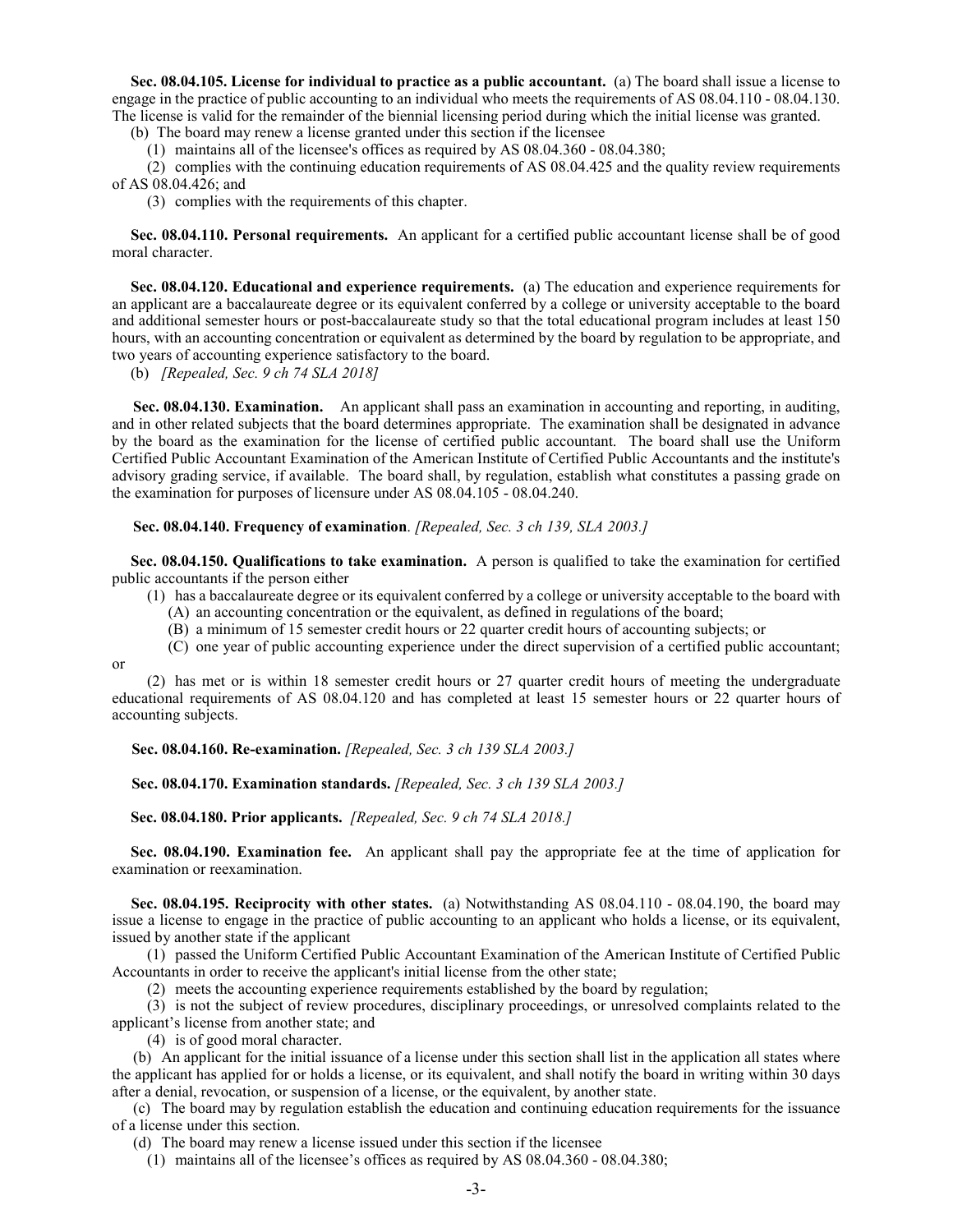- (2) complies with the continuing education requirements established under (c) of this section; and
- (3) complies with the requirements of this chapter.

**Sec. 08.04.200. Use of title "certified public accountant" by individual.** An individual who has a license from the board as a certified public accountant or holds a practice privilege shall be known as a certified public accountant and may use the abbreviation "CPA."

**Sec. 08.04.210. Effect on certificates existing on April 26, 1960.** A person who, on April 26, 1960, held a certificate as a certified public accountant issued under the laws of the Territory or State of Alaska is not required to obtain a license under this chapter but is otherwise subject to this chapter. Certificates issued before April 26, 1960, shall be considered licenses issued under this chapter.

#### **Sec. 08.04.220. Certification of foreign accountants.** *[Repealed, Sec 15 ch 82 SLA 1980.]*

**Sec. 08.04.230. Registration of foreign accountants***. [Repealed, Sec 2 ch 147 SLA 1976.]*

**Sec. 08.04.240. Application of partnerships, limited liability companies, corporations, and other legal entities for permits.** (a) The board shall grant a permit to engage in the practice of public accounting as a partnership to a partnership that applies to the board as a partnership of certified public accountants if the partnership meets the following requirements:

(1) more than one-half of the ownership of the partnership belongs to certified public accountants of this or another state in good standing;

(2) an individual who is a certified public accountant or has a practice privilege, who is responsible for supervising attest functions or compilation services in the partnership, and who signs or authorizes another person to sign an accountant's report on financial statements on behalf of the partnership meets the competency requirements established by the board under AS 08.04.423;

(3) an individual who signs or authorizes another person to sign an accountant's report on financial statements on behalf of the partnership meets the competency requirements established by the board under AS 08.04.423; and

(4) each partner who is personally engaged in this state in the practice of public accounting as a member of that partnership and whose principal place of business is in this state is a certified public accountant of this state in good standing.

(b) The board shall grant a permit to engage in the practice of public accounting as a corporation to a corporation organized for the practice of public accounting that applies to the board as a corporation of certified public accountants if the corporation meets the following requirements:

(1) the sole purpose and business of the corporation are to furnish to the public services not inconsistent with this chapter or the regulations adopted under it by the board; however, the corporation may invest its funds in a manner not incompatible with the practice of public accounting;

(2) at least a simple majority of the shares of the corporation are owned by certified public accountants of this or another state in good standing and the principal officer of the corporation and any officer having authority over the practice of public accounting by the corporation is a certified public accountant of this or another state in good standing;

(3) an individual who is a certified public accountant or has a practice privilege, who is responsible for supervising attest functions or compilation services in the corporation, and who signs or authorizes another person to sign an accountant's report on financial statements on behalf of the corporation meets the competency requirements established by the board under AS 08.04.423;

(4) an individual who signs or authorizes another person to sign an accountant's report on financial statements on behalf of the corporation meets the competency requirements established by the board under AS 08.04.423;

(5) each shareholder or director personally engaged in this state in the practice of public accounting and whose principal place of business is located in this state is a certified public accountant of this state in good standing;

(6) to facilitate compliance with the provisions of this section relating to the ownership of stock, there is a written agreement binding the corporation or the qualified shareholders to purchase shares offered for sale by, or not under the ownership or effective control of, a qualified shareholder and binding a holder not a qualified shareholder to sell these shares to the corporation or the qualified shareholders; the agreement must be noticed on each certificate of corporate stock; the corporation may purchase any amount of its stock for this purpose, notwithstanding any impairment of capital, so long as one share remains outstanding; and

(7) the corporation is in compliance with those other regulations pertaining to corporations practicing public accounting in this state that the board may adopt.

(c) Application for a permit under this section shall be made upon the affidavit of a general partner, member, or shareholder who is a certified public accountant of this state in good standing or an individual with a practice privilege. The board shall, in each case, determine whether the applicant is eligible for a permit under this section. A partnership, limited liability company, corporation, or other legal entity that is issued a permit under this section may use the words "certified public accountants" or the abbreviation "CPAs" in connection with the name of the partnership, limited liability company, corporation, or other legal entity. The board shall be notified within one month after the admission or withdrawal of a partner, member, or shareholder from a partnership, limited liability company, corporation, or other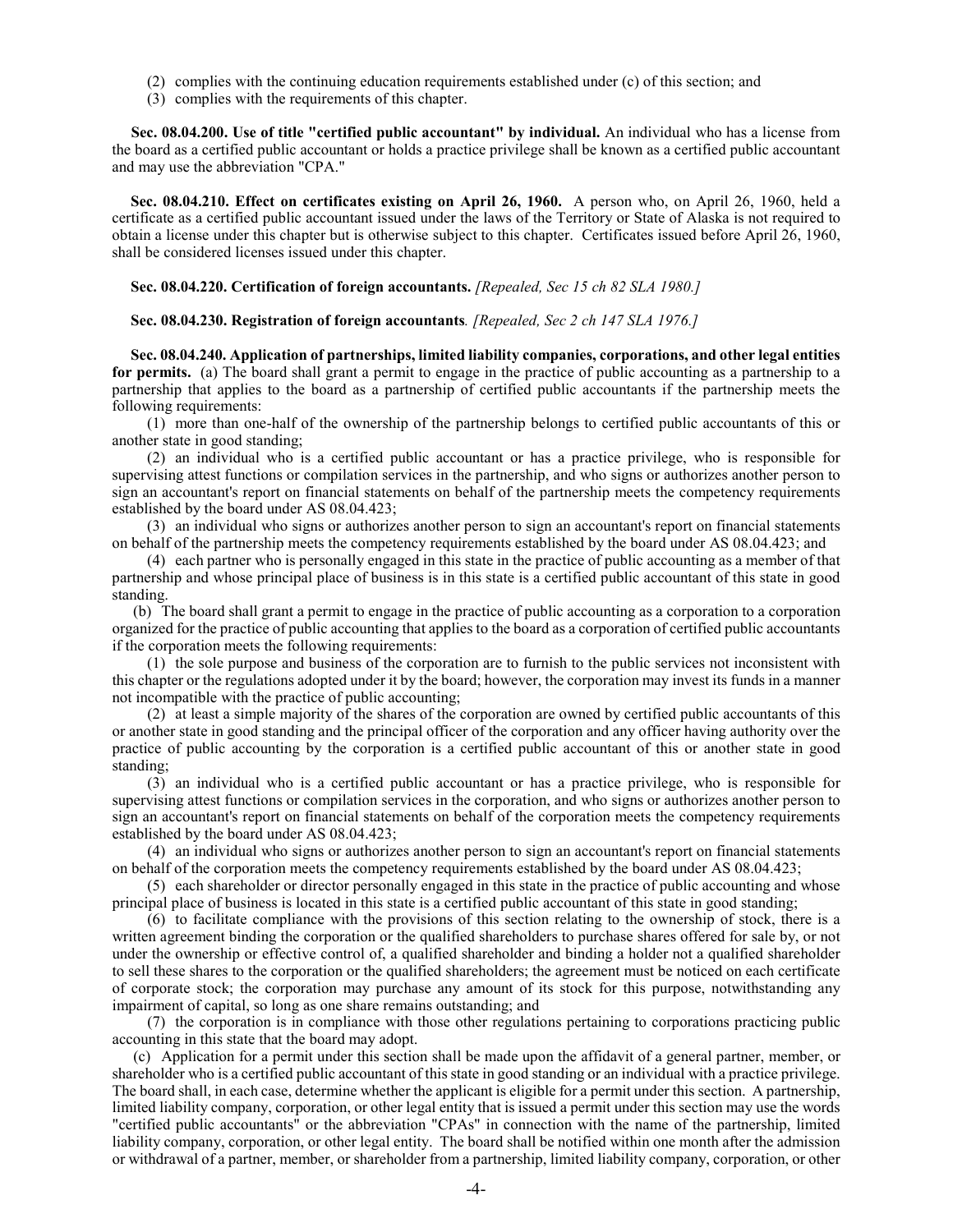legal entity issued a permit under this section.

(d) The board shall grant a permit to engage in the practice of public accounting as a limited liability company to a limited liability company engaged in this state in the practice of public accounting that applies to the board as a limited liability company of certified public accountants if

(1) the sole purpose and the sole business of the company are to furnish to the public services that are consistent with this chapter or the regulations adopted under this chapter, except that the company may invest its money in a manner that is compatible with the practice of public accounting;

(2) more than one-half of the ownership of the limited liability company belongs to certified public accountants of this or another state in good standing;

(3) an individual who is a certified public accountant or has a practice privilege, who is responsible for supervising attest functions or compilation services in the company, and who signs or authorizes another person to sign an accountant's report on financial statements on behalf of the company meets the competency requirements established by the board under AS 08.04.423;

(4) an individual who signs or authorizes another person to sign an accountant's report on financial statements on behalf of the company meets the competency requirements established by the board under AS 08.04.423; and

(5) each member personally engaged in this state in the practice of public accounting and whose principal place of business is located in this state is a certified public accountant of this state in good standing.

(e) The board may grant a permit to engage in the practice of public accounting to a legal entity, other than a partnership, corporation, or limited liability company, if the legal entity applies to the board on a form provided by the board and satisfies other application requirements and conditions for the legal entity that are established by the board by regulation to protect the public interest.

(f) An initial permit issued under (a), (b), (d), or (e) of this section lasts for the remainder of the biennial licensing period during which the initial permit was granted.

(g) The board shall renew a permit granted under (a), (b), (d), or (e) of this section or a renewal issued under this subsection if

(1) the permittee maintains all of the licensee's offices that are located in this state as required by AS 08.04.360 - 08.04.380;

(2) each individual who is required by (a), (b), (d), or (e) of this section to be a certified public accountant of this state complies with the continuing education requirements of AS 08.04.425 and the quality review requirements of AS 08.04.426; and

(3) the permittee complies with the requirements of this chapter, including the competency requirement of  $(a)(2)$ and  $(3)$ ,  $(b)(3)$  and  $(4)$ , and  $(d)(3)$  and  $(4)$  of this section.

(h) A partnership holding a permit issued under former AS 08.04.330 - 08.04.340 on June 29, 1980, qualifies for a permit under this section as long as each partner personally engaged in the practice of public accounting in this state holds a license or permit under AS 08.04.661.

(i) For the purposes of issuing a permit under this section, a partnership, limited liability company, corporation, or other legal entity may include owners who are not certified public accountants if

(1) the partnership, corporation, limited liability company, or other legal entity designates a certified public accountant or an individual with practice privileges to be responsible for the proper registration of the entity and identifies the certified public accountant or individual to the board;

(2) all of the owners of the partnership, corporation, limited liability company, or other legal entity who are not certified public accountants are active individual participants in the partnership, corporation, limited liability company, or other legal entity, or in an entity affiliated with the partnership, corporation, limited liability company, or other legal entity; and

(3) the partnership, corporation, limited liability company, or other legal entity complies with the other requirements that the board may adopt by regulation to protect the public interest as described under AS 08.04.005.

(j) If the ownership of a partnership, limited liability company, corporation, or other legal entity, after it has received or renewed a permit, does not comply with (i) of this section, the partnership, limited liability company, corporation, or other legal entity shall take corrective action to comply with (i) of this section within a reasonable time after the noncompliance begins. The board shall establish by regulation the criteria to determine what is a reasonable time and may base the regulation on national standards.

**Sec. 08.04.250. Requirements for registration.** *[Repealed, Sec. 4 ch 147 SLA 1976.]*

**Sec. 08.04.260. Temporary certificate as certified public accountant**. *[Repealed, Sec. 7 ch 66 SLA 1997.]*

**Sec. 08.04.270 – 08.04.340. Public accountants.** *[Repealed, Sec. 15 ch 82 SLA 1980.]*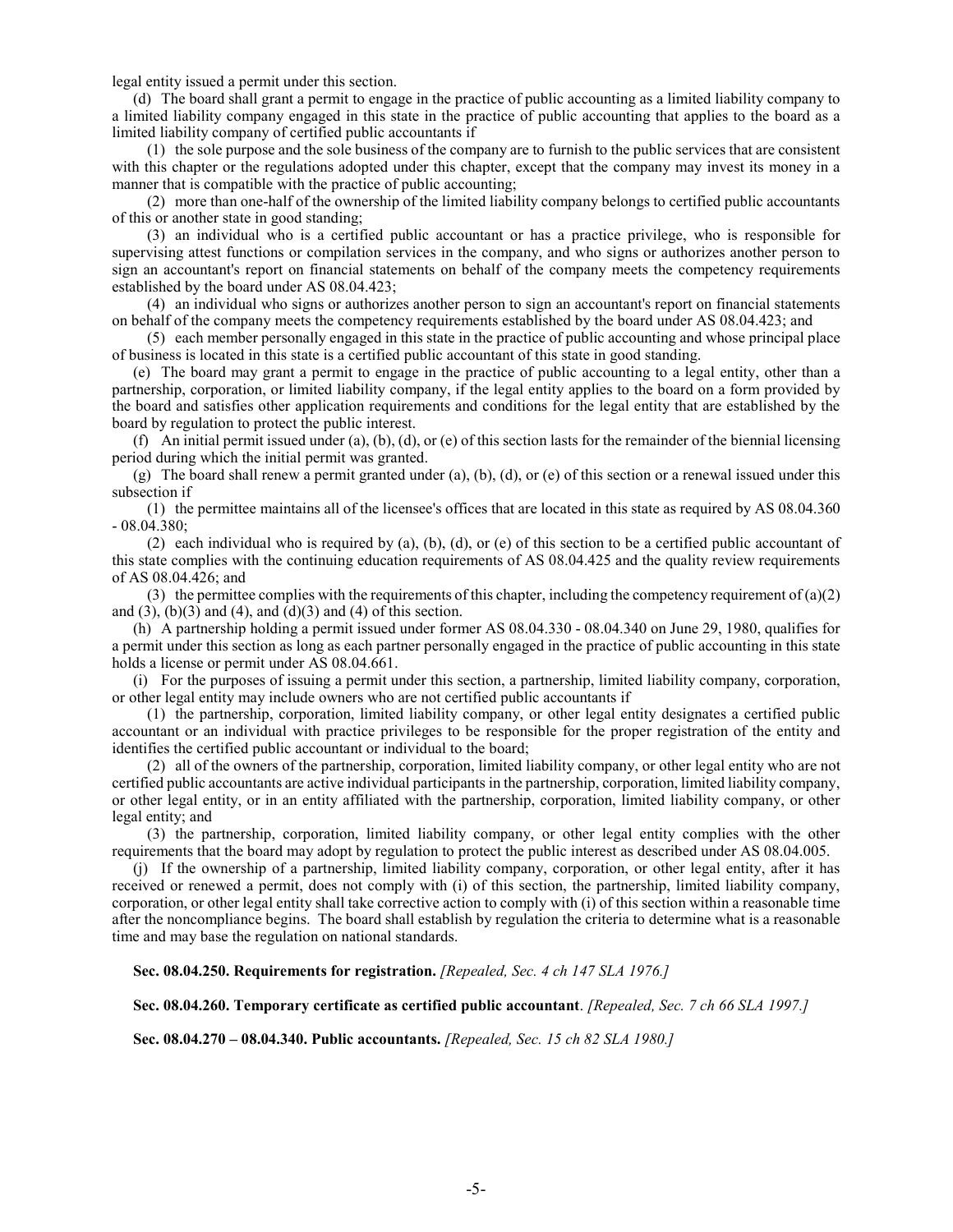#### **ARTICLE 3. REGULATION OF ACCOUNTANTS**

#### **Section**

- **360. Supervision required**
- **370. Use of title "certified public accountant" by office of legal entity**
- **380. Waiver of requirements**
- **410. Inactive license for person not engaged in practice**
- **420. Practice privileges**
- **421. Out-of-state permits and exemptions**
- **422. Conditions of practice privileges, out-of-state permits, and out-of-state exemptions**
- **423. Competency requirement after licensing**
- **425. Continuing education**
- **426. Quality review**
- **440. Effect of failure to obtain license or permit**
- **450. Revocation or suspension of license, practice privilege, permit, or out-of-state exemption**
- **470. Revocation of permit of partnership, limited liability company, corporation, or other legal entity**
- **480. Grounds for censure of, or the revocation, suspension, or refusal to renew a permit for, a partnership, limited liability company, corporation, or other legal entity**
- **490. Reinstatement**
- **495. Fees**

**Sec. 08.04.350. Registration of offices.** *[Repealed, Sec. 12 ch 62 SLA 1988.]*

**Sec. 08.04.360. Supervision required.** Each office established or maintained in this state for the practice of public accounting shall be under the direct supervision of an individual in residence who holds a license or a practice privilege. The supervisor may be a sole proprietor, partner, principal, member, or staff employee. A supervisor may serve in this capacity at one office only.

**Sec. 08.04.370. Use of title "certified public accountant" by office of legal entity.** The title "certified public accountant" or the abbreviation "CPA" may not be used in connection with an office of a legal entity holding a permit or an out-of-state exemption unless the supervision requirement of AS 08.04.360 is satisfied.

**Sec. 08.04.380. Waiver of requirements.** The board may waive the requirements of AS 08.04.240(a)(4), (b)(5), and (d)(5), 08.04.360, and 08.04.370 if

(1) the community has a population of 2,000 or less; and

(2) the individual, partnership, corporation, limited liability company, or other legal entity that opens or maintains the office maintains another office in the state that meets the requirements outlined in AS 08.04.360 and 08.04.370.

**Sec. 08.04.390. Permit for individual practice as a public accountant.** *[Repealed, Sec. 53 ch 16 SLA 2006.]*

**Sec. 08.04.400. Permit for partnership, limited liability company, or corporate practice as a public accountant.** *[Repealed, Sec. 53 ch 16 SLA 2006.]*

**Sec. 08.04.410. Inactive license for person not engaged in practice.** Notwithstanding AS 08.04.105 or 08.04.195, an individual holding a license who is not engaged in the practice of public accounting may maintain the license in good standing by notifying the board that the individual is inactive and paying the required fee.

**Sec. 08.04.420. Practice privileges.** (a) Except as limited by (b) of this section, an individual who does not have a license in this state, but who is licensed to practice public accounting in another state and whose principal place of business for the practice of public accounting is in the other state may engage in the practice of public accounting in this state under a practice privilege if the state in which the individual is licensed to practice public accounting

(1) requires as a condition of licensure that an individual

(A) have at least 150 semester hours of college education, including a baccalaureate or higher degree conferred by a college or university;

(B) achieve a passing grade on the Uniform Certified Public Accountant Examination; and

(C) possess at least one year of experience, which includes providing any type of service or advice involving the use of accounting, attest, compilation, management advisory, financial advisory, tax, or consulting skills; the experience may be obtained through practice with the government, industry, colleges, universities, or the public; or

(2) does not require as a condition of licensure that an individual satisfy the requirements of (1) of this subsection, but the individual's qualifications are substantially equivalent to the requirements of (1) of this subsection; however, for the purposes of this paragraph, the education of an individual who holds a valid license to practice public accounting that is issued by another state before January 1, 2013, and who passes the Uniform Certified Public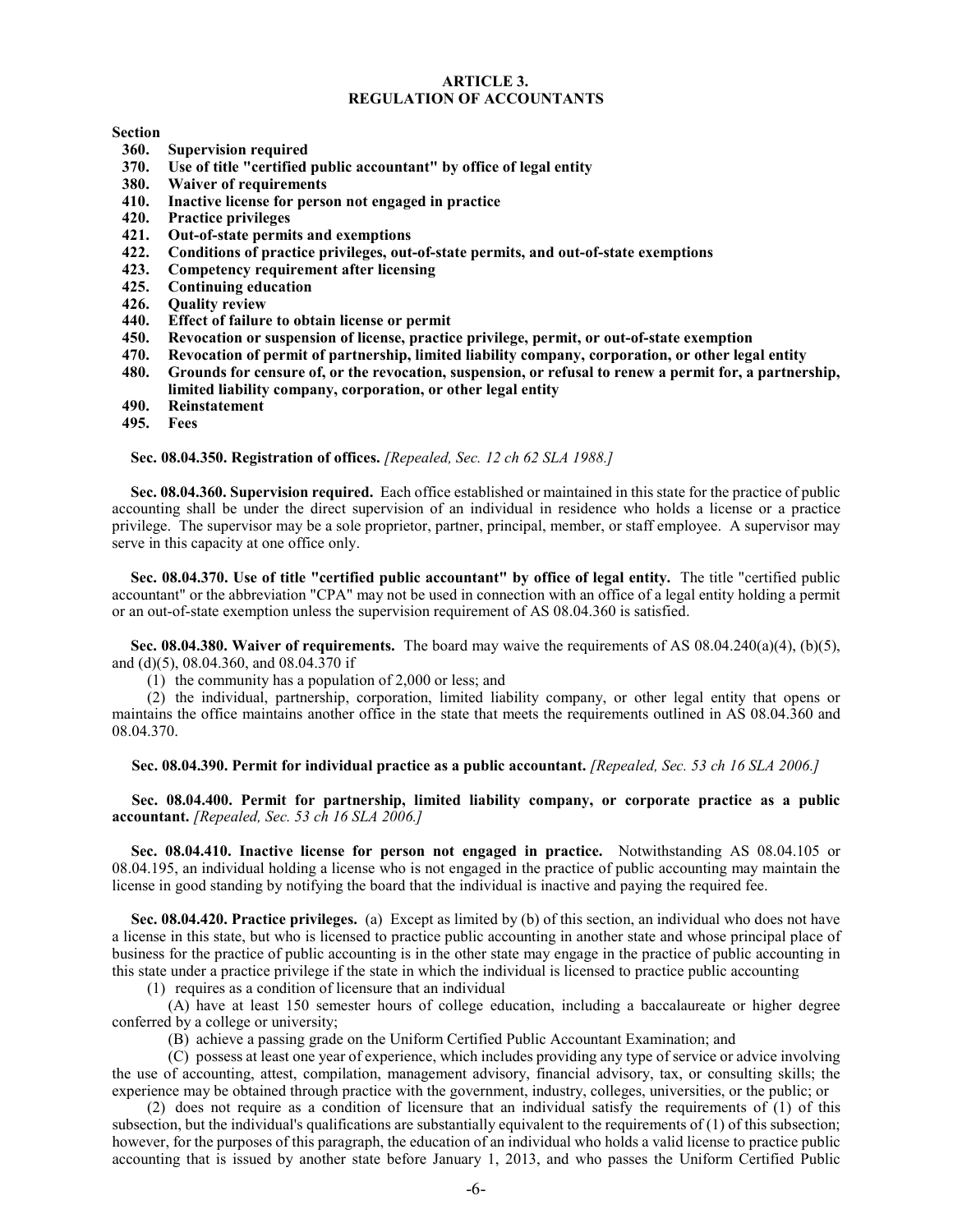Accountant Examination before January 1, 2013, is exempt from the education requirement identified in (1)(A) of this subsection.

(b) Unless the individual is a sole practitioner, if an individual who engages in the practice of public accounting under a practice privilege under (a) of this section performs designated functions for a client whose home office is in this state, the individual may only provide the designated functions through a legal entity that has a permit.

(c) An individual who may engage in the practice of public accounting in this state under (a) or (b) of this section is not required to provide a notice to the board, to pay a fee to the board, or to submit documentation to the board in order to engage in the practice of public accounting in this state. The person may engage in the practice of public accounting by mail, by telephone, by electronic means, or in person.

**Sec. 08.04.421. Out-of-state permits and exemptions.** (a) A legal entity that does not have an office in this state, that is authorized to practice public accounting in another state, and that performs designated functions for a client whose home office is located in this state may not engage in the practice of public accounting in this state unless the legal entity has an out-of-state permit. To obtain an out-of-state permit, the legal entity shall submit to the board

(1) a written notice on a form provided by the board;

(2) the fee required by the board;

(3) verification of the current authorization of the legal entity to practice public accounting in the other state; and

(4) verification that the legal entity participates in a quality review program comparable to the program required of entities registered under AS 08.04.426.

(b) A legal entity that performs designated services but not designated functions for a client whose home office is located in this state may engage in the practice of public accounting in this state under an out-of-state exemption if the legal entity

(1) does not have an office in this state;

(2) is authorized to practice public accounting in another state;

(3) performs the designated services through an individual with a practice privilege; and

(4) participates in a quality review program comparable to the program required under AS 08.04.426.

(c) A legal entity that does not have an office in this state, is authorized to practice public accounting in another state, and does not perform designated functions or designated services for a client whose home office is located in this state may engage in the practice of public accounting in this state under an out-of-state exemption if the services that the legal entity performs within the practice of public accounting are performed

(1) through an individual who has a practice privilege; and

(2) only to the extent that the legal entity can lawfully perform the services in the state where the individual with a practice privilege has the individual's principal place of business.

(d) If the board denies an out-of-state permit to a legal entity under (a) of this section, the board shall provide notice of the denial to the legal entity.

(e) Notwithstanding AS 08.01.100(b), the board shall establish by regulation the period for which an out-of-state permit authorized by (a) of this section is valid. However, the initial term of an out-of-state permit may not exceed three years. The board may renew an out-of-state permit and shall establish by regulation the terms for and length of a renewal, except that the length of a renewal for an out-of-state permit may not exceed four years.

(f) A legal entity who may engage in the practice of public accounting under an out-of-state exemption is not required to provide a notice to the board, pay a fee to the board, or submit documentation to the board. The person may engage in the practice of public accounting by mail, by telephone, by electronic means, or in person.

(g) In this section, "designated service" means

(1) a review of a financial statement, if the performance of the review is established by the Statements on Standards for Accounting and Review Services; or

(2) a compilation service.

**Sec. 08.04.422. Conditions of practice privileges, out-of-state permits, and out-of-state exemptions.** An individual with a practice privilege who engages in the practice of public accounting in the state under the practice privilege, a legal entity with a permit or exemption under AS 08.04.421 who engages in the practice of public accounting in this state under the permit or exemption, and a legal entity that hires an individual with a practice privilege shall

(1) consent to the personal and subject matter jurisdiction and disciplinary authority of the board;

(2) agree to comply with this chapter, including the regulations adopted by the board;

(3) agree that the individual or legal entity will stop offering to engage or engaging in the practice of public accounting, whether individually or on behalf of a legal entity, if the license from the state of the individual's or legal entity's principal place of business becomes invalid; and

(4) consent to the appointment of the state board that issued the individual's license as the individual's or legal entity's agent for service of process in a court action or in another proceeding against the individual or legal entity that arises out of a transaction or an operation connected with or incidental to the individual's or legal entity's engagement in the practice of public accounting.

**Sec. 08.04.423. Competency requirement after licensing.** If, at any time after receiving a license, a licensee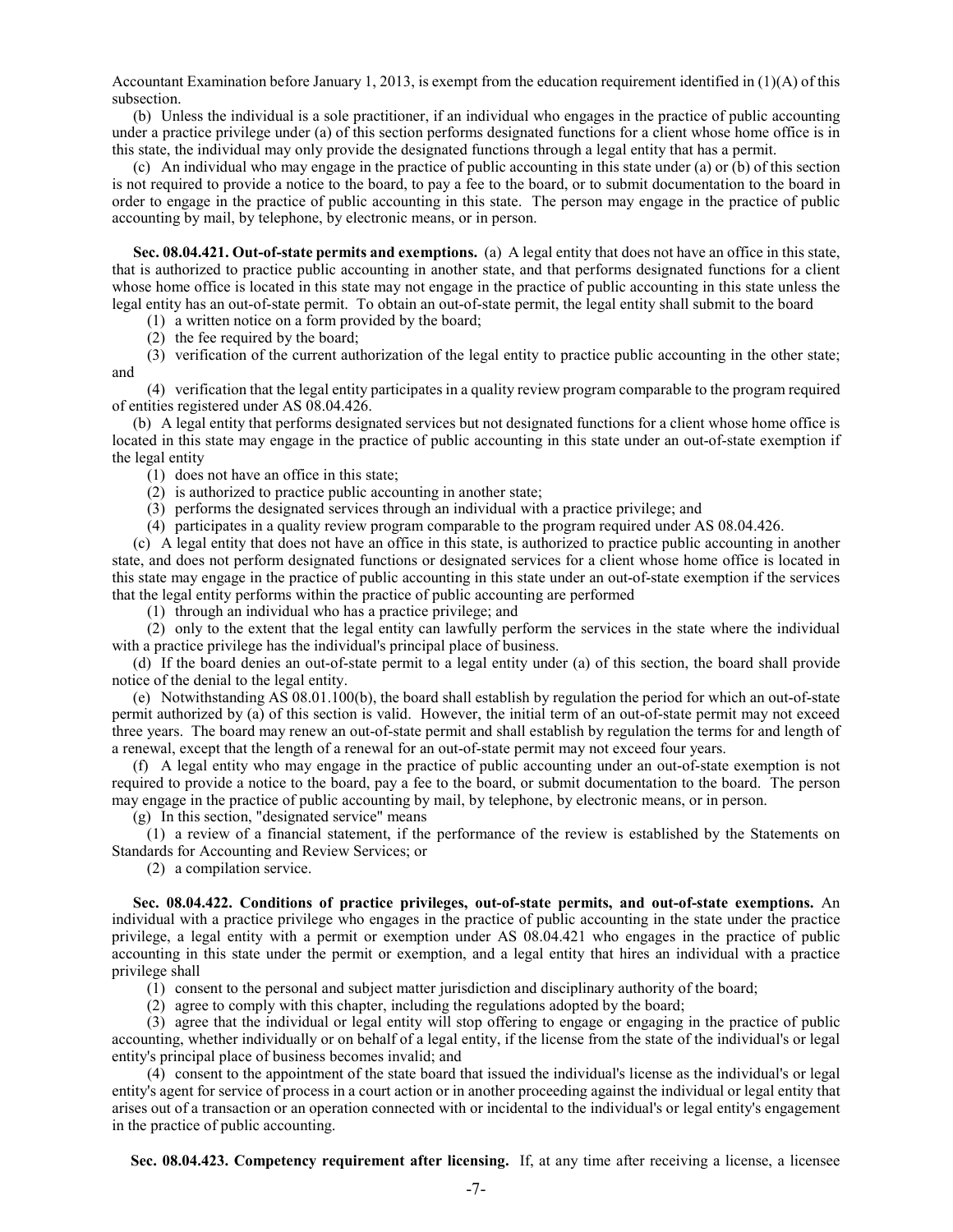decides to perform attest functions, the licensee shall meet the competency requirements established by the board by regulation.

**Sec. 08.04.425. Continuing education.** (a) The board shall by regulation prescribe requirements for continuing education for individuals with licenses under this chapter. In adopting these regulations, the board may

(1) use and rely upon guidelines and pronouncements with respect to continuing education issued by recognized educational and professional associations in the field; and

(2) prescribe content, duration, and organization of courses or programs that will satisfy the continuing education requirements.

(b) Each application for renewal of a license to practice as a certified public accountant by an individual who has held a license as a certified public accountant for two years or more shall be accompanied or supported by documents or other evidence indicating satisfaction of the continuing education requirements prescribed by the board during the two years immediately preceding the application.

(c) Failure by an applicant for renewal of a license to furnish the evidence required under (b) of this section constitutes grounds for revocation, suspension, or refusal to renew the license under AS 08.04.450 unless the board determines that failure to have been due to reasonable cause or excusable neglect. However, the board may renew a license despite failure to furnish evidence of satisfaction of the continuing education requirements established under (a) of this section if the applicant agrees to follow a particular program or schedule of continuing education prescribed by the board.

(d) In adopting regulations under (a) of this section, or in issuing individual orders under (c) of this section, the board

(1) shall consider

(A) the accessibility of applicants to the continuing education courses or programs that it may require; and

(B) any impediments to interstate practice of public accounting that may result from differences in continuing education requirements prescribed by other states; and

(2) may relax or suspend the continuing education requirements

(A) for applicants who certify that they do not intend to engage in the practice of public accounting; or

(B) in instances of individual hardship.

**Sec. 08.04.426. Quality review.** (a) The board may require as a condition for renewal of a license or a permit that the applicant for the renewal undergo a quality review conducted as required by the board by regulation.

(b) The quality review under (a) of this section must include verification that the reviewing individual meets the competency requirements set out in the professional standards established by the board for the services. In this subsection, "reviewing individual" means the individual who is responsible for supervising and signing off on or authorizing another individual to sign off on attest functions performed by the applicant.

(c) The board shall adopt the regulations under (a) of this section in a reasonable time before the regulations are scheduled to become effective.

(d) The regulations adopted under (a) of this section may require that

(1) an applicant demonstrate that the applicant has undergone a quality review that is a satisfactory equivalent to the quality review under (a) of this section;

(2) the quality reviews be subject to supervision by an oversight body established or approved by the board;

(3) the quality reviews be operated and the documents be maintained in a manner that is designed to preserve confidentiality; and

(4) the board or another person, except for the oversight body authorized by (2) of this subsection, may not access the documents furnished or generated in the course of the quality review.

(e) An oversight body required by  $(d)(2)$  of this section shall

(1) periodically report to the board on the effectiveness of the quality review program it is supervising; and

(2) provide the board with a list of the applicants who have participated in a quality review program that is satisfactory to the board.

#### **Sec. 08.04.430. Expiration and renewal.** *[Repealed, Sec. 49 ch 94 SLA 1987.]*

**Sec. 08.04.440. Effect of failure to obtain license or permit.** Failure of an individual, partnership, limited liability company, corporation, or other legal entity to apply for a required license or permit or to pay a required fee within (1) three years from the expiration date of the license or permit last obtained or renewed, or (2) three years from the date the person was granted a license or permit as a public accountant valid under AS 08.04.661 deprives the individual, partnership, limited liability company, corporation, or other legal entity of the right to a license or permit or renewal of a license or permit unless the board determines that the failure is excusable. In case of excusable failure, the fee for a license or permit or renewal of a license or permit under this section may not exceed three times one year's portion of the fee that would have otherwise been required for the license, permit, or renewal.

**Sec. 08.04.450. Revocation or suspension of license, practice privilege, permit, or out-of-state exemption.** (a) In addition to its powers under AS 08.01.075, the board may revoke, suspend, or refuse to renew a license, practice privilege, permit, or out-of-state exemption, or may censure a holder of a license, practice privilege, permit, or out-of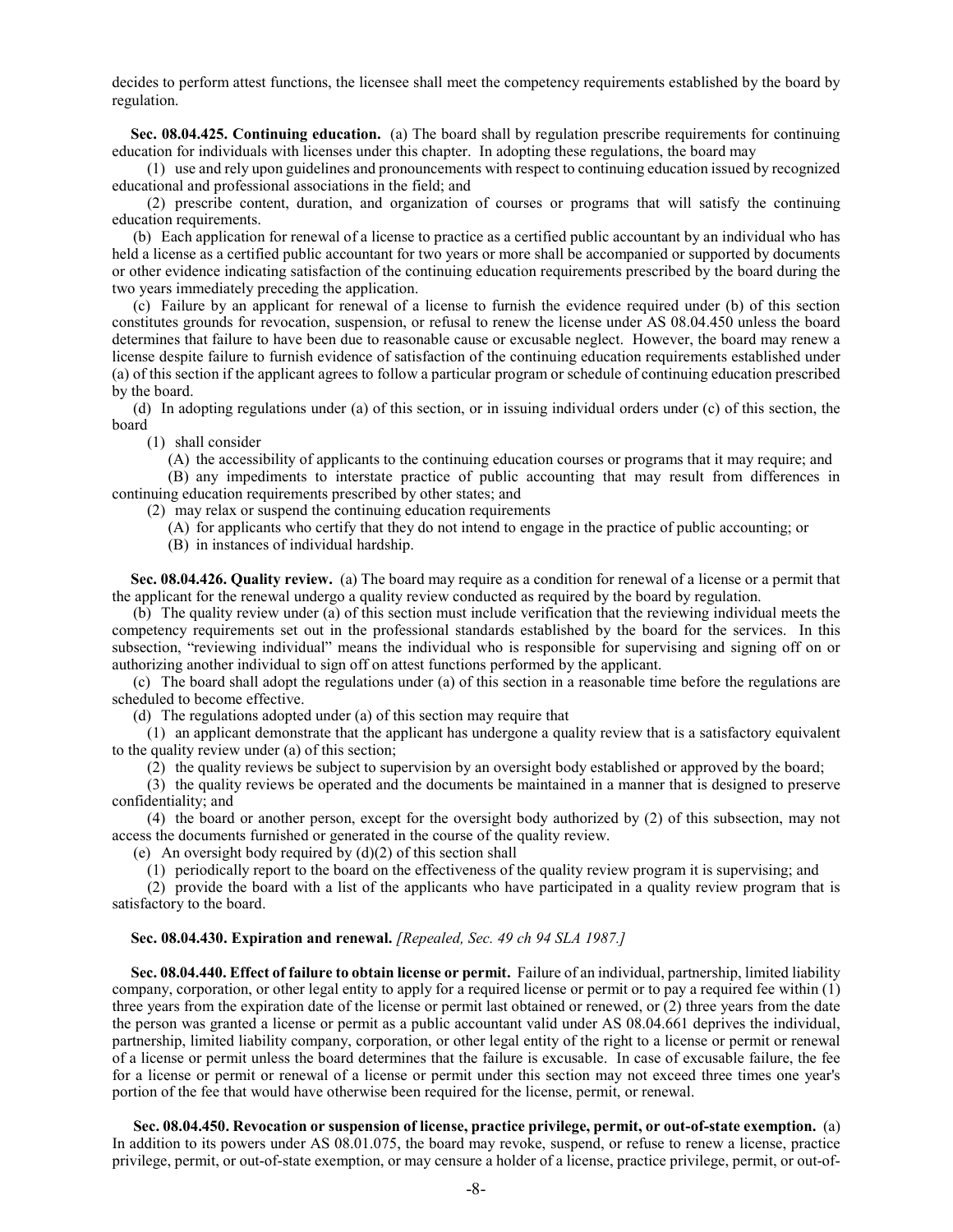state exemption, for

(1) fraud or deceit in obtaining a license or permit required by this chapter;

(2) dishonesty or gross negligence in the practice of public accounting, or other acts discreditable to the accounting profession;

(3) violation of a provision of AS 08.04.500 - 08.04.610 or failure to take corrective action to comply with AS  $08.04.240(i)$  within the time allowed under AS  $08.04.240(i)$ ;

(4) violation of a rule of professional conduct or other regulation adopted by the board;

(5) conviction of a felony under the laws of any state or of the United States;

(6) conviction of any crime, an essential element of which is dishonesty or fraud, under the laws of any state or of the United States;

(7) cancellation, revocation, suspension, or refusal to renew authority to practice as a certified public accountant or public accountant in any other state for any cause other than failure to pay a required fee;

(8) suspension or revocation of the right to practice before any state or federal agency;

(9) failure to satisfy the continuing education requirements prescribed by the board under AS 08.04.425, except as conditioned, relaxed, or suspended by the board under AS  $08.04.425(c)$  and (d);

(10) failure to satisfactorily complete a quality review requirement under AS 08.04.426; or

(11) committing an act in another state for which the holder of the license, practice privilege, permit, or out-ofstate exemption would be subject to discipline in this or the other state.

(b) The board shall investigate a complaint made by the board of accountancy, or other regulatory body for the practice of accounting, of another state.

#### **Sec. 08.04.460. Suspension or revocation of license revokes permit.** *[Repealed, Sec. 53 ch 16 SLA 2006.]*

**Sec. 08.04.470. Revocation of permit of partnership, limited liability company, corporation, or other legal entity.** The board shall revoke the permit of a partnership, limited liability company, corporation, or other legal entity if at any time it does not meet the qualifications prescribed by the sections of this chapter under which it qualified for the permit.

**Sec. 08.04.480. Grounds for censure of, or the revocation, suspension, or refusal to renew a permit for, a partnership, limited liability company, corporation, or other legal entity.** The board may revoke or suspend the permit of a partnership, limited liability company, corporation, or other legal entity, may revoke, suspend, or refuse to renew its permit, or may censure the partnership, limited liability company, corporation, or other legal entity for any of the causes enumerated in AS 08.04.450 or for any of the following additional causes:

(1) the revocation or suspension of the license or practice privilege of a partner, a member, a shareholder, or, if the permittee is a legal entity other than a partnership, corporation, or limited liability company, an owner of the permittee;

(2) the revocation, suspension, or refusal to renew the permit of a partner, a member, or a shareholder, or, if the permittee is a legal entity other than a partnership, corporation, or limited liability company, an owner of the permittee;

(3) the cancellation, revocation, suspension, or refusal to renew the authority of the partnership or any partner, the limited liability company or a member, the corporation or a shareholder, or the other legal entity to practice public accounting in another state for any cause other than failure to pay a required fee in that state.

**Sec. 08.04.490. Reinstatement.** Upon application in writing and after a hearing, the board may issue a new license or allow a practice privilege to an individual whose license or practice privilege has been revoked, or may issue a new permit to a person whose permit has been revoked, or may modify the suspension of or may reissue any license, practice privilege, or permit to practice public accounting that has been revoked or suspended.

**Sec. 08.04.495. Fees.** The department shall set fees under AS 08.01.065 for examinations, reexaminations, permits, licenses, and practice privileges.

#### **ARTICLE 4. UNLAWFUL ACTS AND PENALTIES**

#### **Section**

- **500. Individual posing as a certified public accountant**
- **505. Issuance of reports**
- **510. Partnership, limited liability company, corporation, or other legal entity posing as a certified public accountant**
- **520. Individual posing as a public accountant**
- **530. Partnership, limited liability company, or corporation posing as public accountant**
- **540. Use of deceptive title or abbreviation**
- **560. Individual may not assume title**
- **565. Prohibited acts**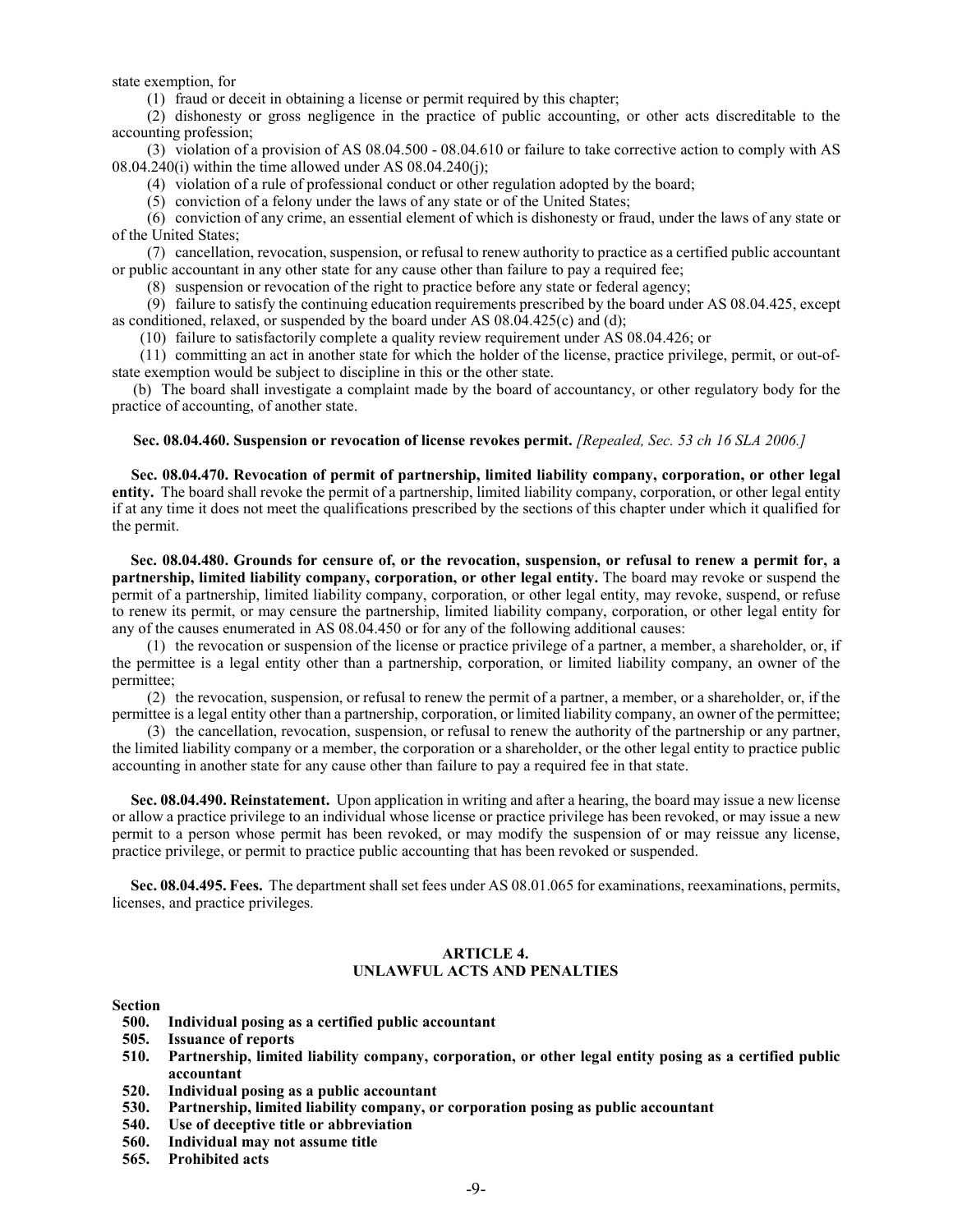- **570. Acts not prohibited**
- **600. Disclosure of lack of license or permit**
- **610. Deceptive use of title or designation by partnership, limited liability company, corporation, or other legal entity**
- **620. Exceptions**
- **630. Injunction against unlawful act**
- **640. Penalty**
- **650. Single act evidence of practice**

**Sec. 08.04.500. Individual posing as a certified public accountant.** (a) An individual may not assume or use the title or designation "certified public accountant" or the abbreviation "CPA" or any other title, designation, word, letter, abbreviation, sign, card, or device tending to indicate that the individual is a certified public accountant, unless the individual has received a license and all of the individual's offices in this state for the practice of public accounting are maintained as required by AS 08.04.360 - 08.04.380.

(b) This section does not prohibit an individual in good standing in any state, including an individual acting as a sole practitioner in the individual's home state, holding a practice privilege under AS 08.04.420 from using the title "certified public accountant" or another title allowed under (a) of this section.

**Sec. 08.04.505. Issuance of reports.** Only a person who holds a valid license, practice privilege, permit, or outof-state exemption may issue a report on financial statements of another person or governmental unit. This restriction does not apply to

(1) an officer, partner, member, or employee of a sole proprietorship, partnership, corporation, limited liability company, or other legal entity affixing that person's signature to a statement or report in reference to the financial affairs of the sole proprietorship, partnership, corporation, limited liability company, or other legal entity with wording designating the position, title, or office that the person holds in the sole proprietorship, partnership, corporation, limited liability company, or other legal entity;

(2) an act of a public official or employee in the performance of official duties;

(3) the performance by persons of other services involving the use of accounting skills, including the preparation of tax returns, management advisory services, and the preparation of financial statements without the issuance of reports on them.

**Sec. 08.04.510. Partnership, limited liability company, corporation, or other legal entity posing as a certified public accountant.** (a) A partnership, limited liability company, corporation, or other legal entity may not assume or use the title or designation "certified public accountant" or the abbreviation "CPA" or any other title, designation, word, letter, abbreviation, sign, card, or device tending to indicate that it is composed of certified public accountants, unless the partnership, limited liability company, corporation, or other legal entity holds a permit or an out-of-state exemption and is engaging in the practice of public accounting under the name on its permit, and its offices in this state for the practice of public accounting are maintained as required by AS 08.04.360 - 08.04.380.

(b) A partnership, limited liability company, corporation, or other legal entity consisting of certified public accountants in good standing in any state, that does not have a permit as a partnership, limited liability company, corporation, or other legal entity consisting of certified public accountants under AS 08.04.240 but holds a permit under AS 08.04.421 or out-of-state exemption, may use the title or designation "certified public accountants" or another title permitted under (a) of this section

**Sec. 08.04.520. Individual posing as public accountant.** An individual may not assume or use the title or designation "public accountant" or the abbreviation "PA" or other title, designation, word, letter, abbreviation, sign, card, or device tending to indicate that the individual is a public accountant, unless the individual holds a current license or practice privilege and the individual's offices in this state for the practice of public accounting are maintained as required by AS 08.04.360 - 08.04.380.

**Sec. 08.04.530. Partnership, limited liability company, or corporation posing as public accountant.** A partnership, limited liability company, or corporation may not assume or use the designation "public accountant" or the abbreviation "PA" or any other title, designation, word, letter, abbreviation, sign, card, or device tending to indicate that the partnership, limited liability company, or corporation is composed of public accountants, unless the partnership, limited liability company, or corporation holds a current permit or out-of-state exemption, and, if it has a permit, is practicing under the name on its permit, and its office in this state for the practice of public accounting is maintained as required by AS 08.04.360 -08.04.380.

**Sec. 08.04.540. Use of deceptive title or abbreviation.** An individual, partnership, limited liability company, corporation, or other legal entity may not assume or use the title or designation "certified accountant," "chartered accountant," "enrolled accountant," "licensed accountant," "registered accountant," or any other title or designation likely to be confused with "certified public accountant" or "public accountant," or any of the abbreviations "C," "EA," "LA," "RA," or similar abbreviations likely to be confused with "CPA" or "PA" except that "EA" may be used to the extent that it relates to the term "enrolled agent" as defined by the federal Internal Revenue Service; however, an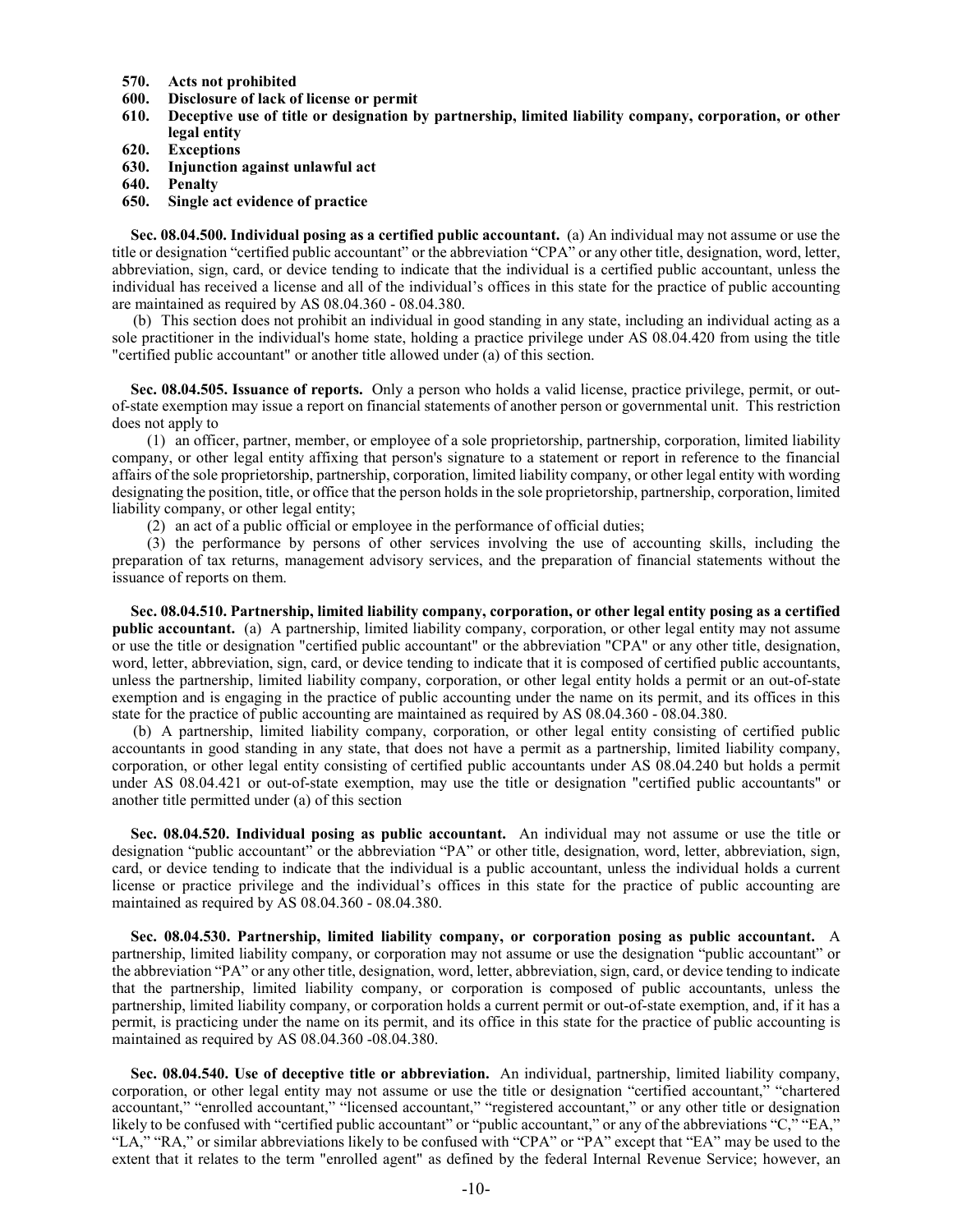individual, partnership, limited liability company, corporation, or other legal entity holding a current license or permit or an out-of-state exemption or practice privilege, and whose offices in this state for the practice of public accounting, if any, are maintained as required by AS 08.04.360 - 08.04.380 may hold out to the public as an accountant or auditor.

#### **Sec. 08.04.550. Corporation may not assume title.** *[Repealed, Sec. 21 ch 147 SLA 1976.]*

**Sec. 08.04.560. Individual may not assume title.** An individual may not sign or affix any name or any trade or assumed name used by that individual to any accounting or financial statement or opinion or report on any accounting or financial statement with any wording indicating that the person is a certified public accountant or public accountant or with any wording indicating that the person has expert knowledge in accounting or auditing, unless the individual holds a current license or practice privilege and the individual's offices in this state, if any, for the practice of public accounting are maintained as required by AS 08.04.360 - 08.04.380.

**Sec. 08.04.565. Prohibited acts.** An individual licensed under AS 08.04.105 may not perform attest functions through a partnership, limited liability company, corporation, or other business entity unless the partnership, limited liability company, corporation, or other business entity holds a valid permit issued under AS 08.04.240.

#### **Sec. 08.04.570. Acts not prohibited.** AS 08.04.560 does not prohibit

(1) an officer, employee, partner, member, or principal of any organization from affixing that person's signature to any statement or report in reference to the financial affairs of the organization together with any wording designating the position, title, or office which that person holds;

(2) an act of a public official or public employee in the performance of that person's duties;

(3) a person maintaining a bookkeeping or tax service from affixing that person's signature to any record, statement, or report maintained or prepared by the person.

**Sec. 08.04.580. Partnership posing as accountants or auditors.** *[Repealed, Sec. 9 ch 74 SLA 2018]*

**Sec. 08.04.590. Use of title with corporate name.** *[Repealed, Sec. 9 ch 74 SLA 2018]*

**Sec. 08.04.595. Use of title with limited liability company name.** *[Repealed, Sec. 9 ch 74 SLA 2018]*

#### **Sec. 08.04.598. Use of title with name of other legal entity.** *[Repealed, Sec. 9 ch 74 SLA 2018]*

**Sec. 08.04.600. Disclosure of lack of license or permit.** An individual, partnership, limited liability company, corporation, or other entity that does not hold a current license, a current practice privilege, a current permit, or a current out-of-state exemption, may not hold out to the public as a certified public accountant or public accountant by use of such words or abbreviations on any sign, card, letterhead, or in any advertisement or directory, without indicating that the individual, partnership, limited liability company, corporation, or other entity does not hold a current license, a current practice privilege, or a current permit. This section does not prohibit

(1) an officer, employee, partner, member, or principal of an organization from self-description through the position, title, or office that the person holds in the organization;

(2) an act of a public official or public employee in the performance of that individual's duties; or

(3) a person from maintaining a bookkeeping or tax service.

**Sec. 08.04.610. Deceptive use of title or designation by partnership, limited liability company, corporation, or other legal entity.** A person may not assume or use the title or designation "certified public accountant" or "public accountant" or an abbreviation of them, in conjunction with a name indicating or implying that there is a partnership, limited liability company, corporation, or other entity, or in conjunction with the designation "and Company," "and Co.," "L.L.C.," "LLC," "Ltd.," or any similar designation unless there is a bona fide partnership, limited liability company, corporation, other legal entity holding a permit issued under that name, or a current out-of-state exemption. However, a sole proprietor or partnership lawfully using the title or designation "certified public accountant" or "public accountant" or an abbreviation of them in conjunction with such names or designation on April 26, 1960, may continue to do so if the person or partnership otherwise complies with this chapter.

# **Sec. 08.04.620. Exceptions.** This chapter does not prohibit

(1) an individual who does not hold a current license or practice privilege from serving as an employee of or as an assistant to an individual, partnership, limited liability company, corporation, or other legal entity holding a current license, a current practice privilege, a current permit, or a current out-of-state exemption so long as the employee or assistant does not use the employee's or the assistant's name in connection with an accounting or financial statement;

(2) an individual who holds a valid license or equivalent authorization in another state from indicating that the individual is entitled to use the title "certified public accountant," but the individual may not indicate that services are available to the public unless the individual holds a current license or practice privilege issued under this chapter;

(3) a holder of a certificate, license, or degree from a foreign country that constitutes a recognized qualification for the practice of public accounting in that country from indicating that the person holds the certificate, license, or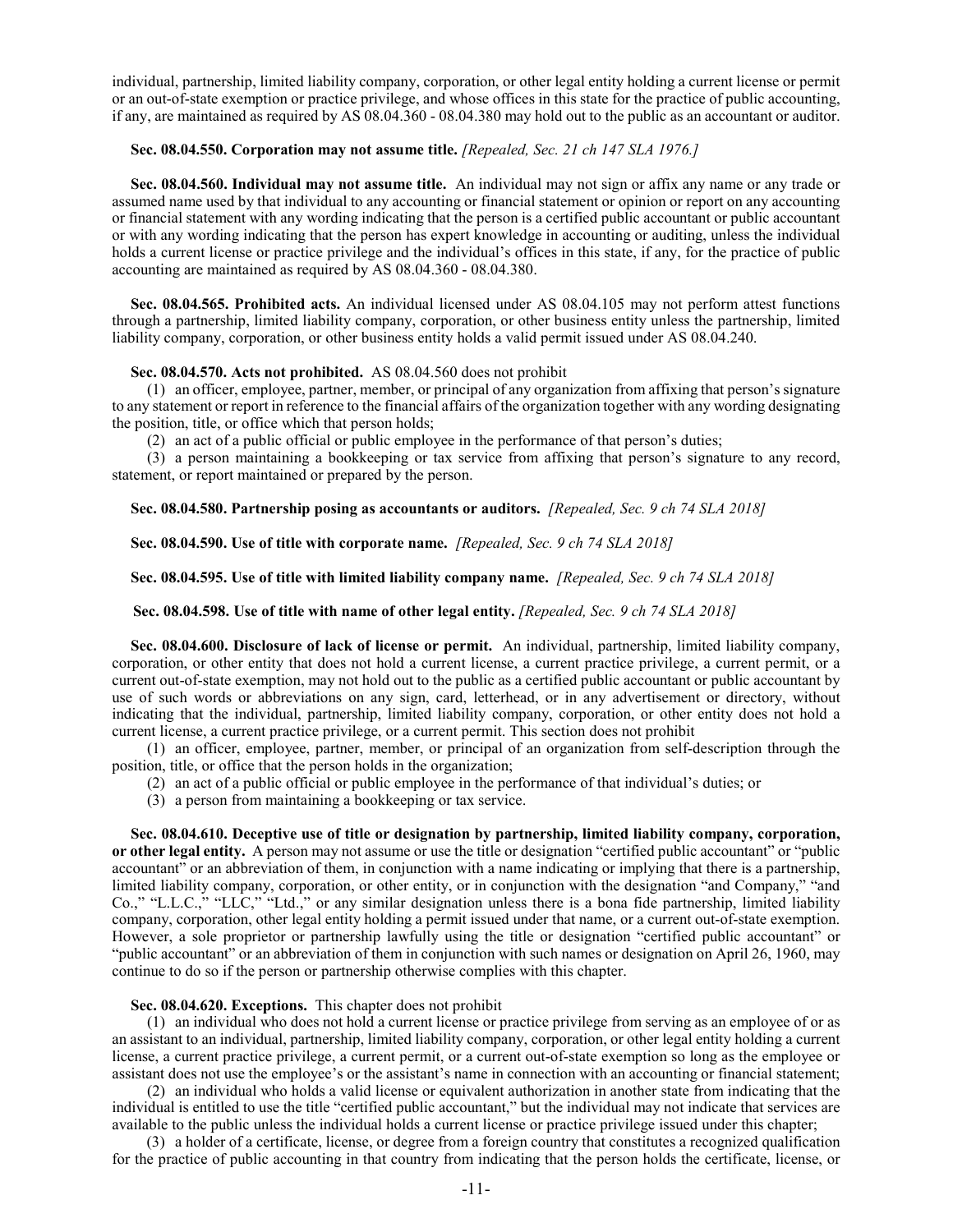degree, but the person may not indicate that the person's services are available to the public unless the person holds a current license, practice privilege, permit, or out-of-state exemption under this chapter.

**Sec. 08.04.630. Injunction against unlawful act.** Whenever, in the judgment of the board, a person has engaged in an act that constitutes a violation of AS 08.04.500—08.04.610, the board may apply to the appropriate court for an order enjoining the act. Upon a showing by the board that a person has engaged in the act, the court shall grant an injunction or any other appropriate order without bond.

**Sec. 08.04.640. Penalty.** A person who violates a provision of AS 08.04.500 - 08.04.610 is guilty of a misdemeanor and upon conviction is punishable by a fine of not more than \$500, or by imprisonment for not more than one year, or by both.

**Sec. 08.04.650. Single act evidence of practice.** The display or uttering by a person of a card, sign, advertisement or other printed, engraved, or written instrument or device, bearing a person's name in conjunction with the words "certified public accountant", or any abbreviation of that phrase, or with the words "public accountant", or any abbreviation of that phrase, or any words or abbreviations likely to be confused with any of them is prima facie evidence in any action brought under AS 08.04.630 or 08.04.640 that the person whose name is displayed caused the display or uttering of the card, sign, advertisement or written instrument or device, and that the person is holding out to be a certified public accountant or public accountant. In any action, evidence of the commission of a single act prohibited by this chapter is sufficient to justify an injunction or a conviction without evidence of a general course of conduct.

# **ARTICLE 5. MISCELLANEOUS PROVISIONS**

**Section.**

- **660. Ownership of accountant's working papers**
- **661. Previous licensure**
- **662. Confidential communications**
- **670. Construction**

**Sec. 08.04.660. Ownership of accountant's working papers.** Statements, records, schedules, working papers, and memoranda made by a certified public accountant or a public accountant incident to or in the course of professional service to a client, except reports submitted to a client, are the property of the accountant, in the absence of an express agreement between the accountant and the client to the contrary. A statement, record, schedule, working paper, or memorandum may not be sold, transferred, or bequeathed to a person other than a partner of the accountant without the consent of the client or the client's personal representative or assignee.

**Sec. 08.04.661. Previous licensure.** A person holding a valid license as a public accountant under former AS 08.04.270 or a person holding a valid permit under former AS 08.04.390 on June 29, 1980, may continue to practice under the conditions imposed by statute and regulation on that date but that person is otherwise subject to this chapter. A license or permit effective under this section may be renewed under conditions imposed by statute and regulation that were in effect on June 29, 1980, except that any renewal fee required under this chapter applies.

**Sec. 08.04.662. Confidential communications.** (a) A license holder, a permit holder, a practice privilege holder, an out-of-state exemption holder, or a partner, an officer, a shareholder, a member, or an employee of a license holder, a permit holder, an out-of-state exemption holder, or a practice privilege holder, may not reveal information communicated to the license holder, permit holder, out-of-state exemption holder, or practice privilege holder by a client about a matter concerning which the client has employed the license holder, permit holder, out-of-state exemption holder, or practice privilege holder in a professional capacity. This section does not apply to

(1) information required to be disclosed by the standards of the public accounting profession in reporting on the examination of financial statements;

(2) the release of information the client has authorized the license holder, permit holder, out-of-state exemption holder, or practice privilege holder to reveal;

(3) information revealed as part of the discovery of evidence related to a court or administrative proceeding or introduced in evidence in a court or administrative proceeding;

- (4) information revealed in ethical investigations conducted by private professional organizations;
- (5) information revealed in the course of a quality review under AS 08.04.426; or
- (6) information disclosed
	- (A) under applicable state or federal laws or regulations; or
- (B) as required by the Public Company Accounting Oversight Board.

(b) Client information obtained by the board under  $(a)(3) - (6)$  of this section is confidential and is not a public record for purposes of AS 40.25.110 - 40.25.140.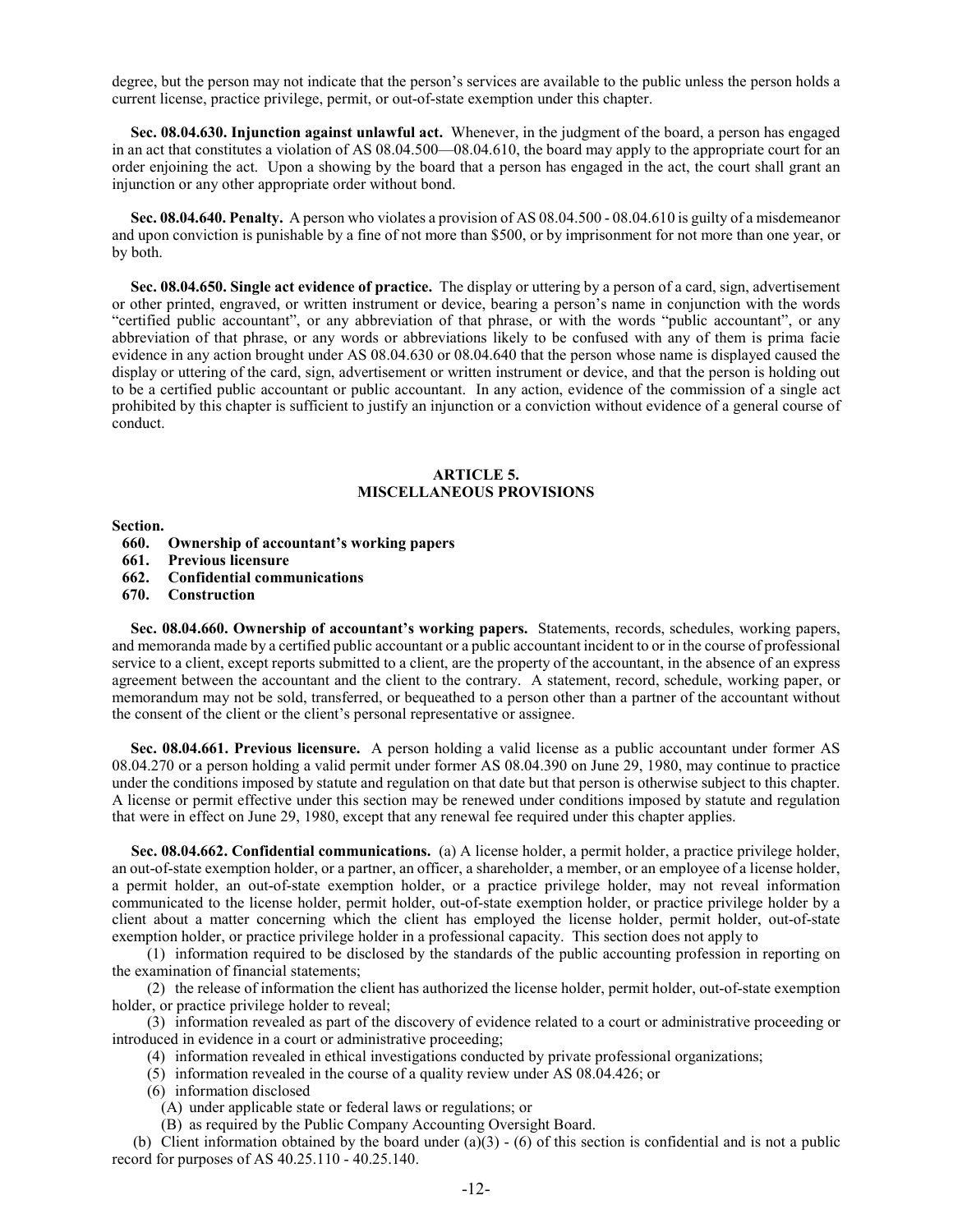**Sec. 08.04.670. Construction.** If any provision of this chapter or the application of any provision to any person or to any circumstances is invalid, the remainder is not affected.

#### **ARTICLE 6. GENERAL PROVISIONS**

**Section.**

**680. Definitions 690. Short title**

**Sec. 08.04.680. Definitions.** In this chapter, unless the context indicates otherwise,

(1) "attest function" means

(A) an audit or other engagement, if the performance of the audit or other engagement is established by the Statements on Auditing Standards;

(B) a review of a financial statement, if the performance of the review is established by the Statements on Standards for Accounting and Review Services;

(C) an examination of prospective financial information, if the performance of the examination is established by the Statements on Standards for Attestation Engagements;

(D) an engagement, if the performance of the engagement is established by the Auditing Standards of the Public Company Accounting Oversight Board; or

(E) any examination, review, or agreed upon procedure to be performed in accordance with the standards on attestation engagements as

(i) developed by national accountancy organizations, including the American Institute of Certified Public Accountants and the Public Company Accounting Oversight Board; and

(ii) adopted by the board in regulation;

(2) "board" means the Board of Public Accountancy;

(3) "certificate" means a certificate granted under AS 08.04.100;

(4) "compilation service" means a service that

(A) is performed as established by the Statements on Standards for Accounting and Review Services; and

(B) presents, in the form of financial statements, information that is the representation of management, but does not express an assurance on the statements;

(5) "department" means the Department of Commerce, Community, and Economic Development;

(6) "designated function" means

(A) an audit or other engagement, if the performance of the audit or other engagement is established by the Statements on Auditing Standards;

(B) an examination of prospective financial information, if the performance of the examination is established by the Statements on Standards for Attestation Engagements; or

(C) an engagement, if the performance of the engagement is established by the Auditing Standards of the Public Company Accounting Oversight Board;

(7) "home office" means the location specified by the client as the address to which an attest function service or a compilation service is directed;

(8) "legal entity" means an organization that can organize as a legal person under the laws of this state;

(9) "license" means a license issued under AS 08.04.105 or 08.04.195;

(10) "limited liability company" means an organization organized under AS 10.50 or a foreign limited liability company; in this paragraph, "foreign limited liability company" has the meaning given in AS 10.50.990;

(11) "member" means a person who has been admitted to membership in a limited liability company;

(12) "out-of-state exemption" means the exemption provided under AS  $08.04.421(b)$  or (c);

(13) "partnership" means a general partnership, a limited partnership, a limited liability partnership, or another form of partnership;

(14) "permit" means a permit issued under AS 08.04.240 or 08.04.421(a);

(15) "practice of public accounting" means the offering to perform or the performance as a person holding a license, practice privilege, or permit under this chapter of a service involving the use of accounting or auditing skills; in this paragraph, "accounting or auditing skills" includes preparing financial statements, issuing reports on financial statements, furnishing management services, furnishing financial advisory services, providing consulting services, preparing tax returns, advising on tax matters, or consulting on tax matters;

(16) "practice privilege" means a practice privilege authorized under AS 08.04.420;

(17) "principal place of business" means the office location designated by an individual for the purposes of substantial equivalency and reciprocity;

(18) "quality review" means a study, appraisal, or review of one or more aspects of the professional work of a person in the practice of public accounting, by a person who holds a certificate and who is not affiliated with the person being reviewed, conducted as prescribed under AS 08.04.426;

(19) "report," when used with reference to an attest or compilation service,

(A) means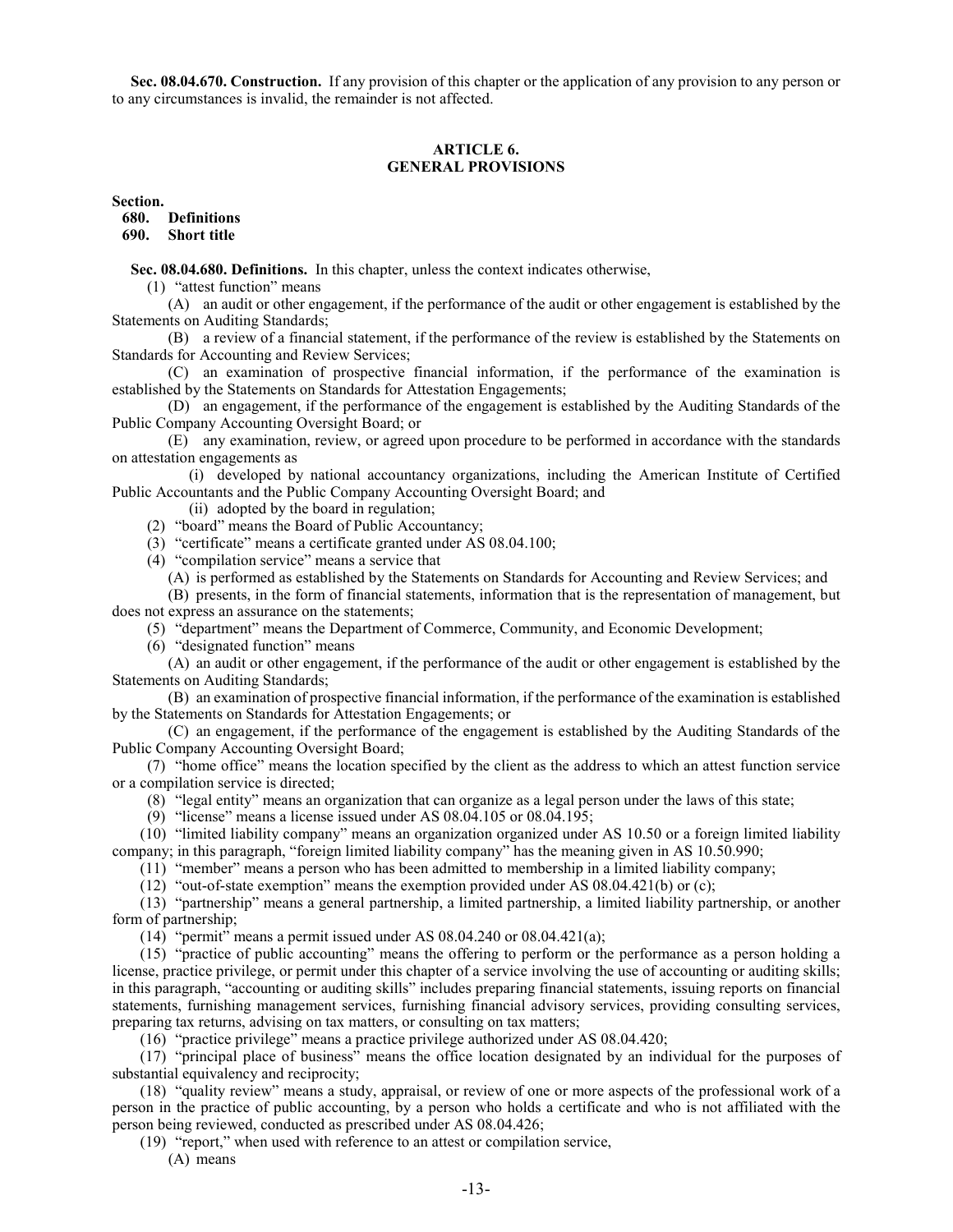(i) an opinion, report, or other form of language that states or implies assurance as to the reliability of financial statements and that also contains or is accompanied by a statement or implication that the person issuing it has special knowledge or competency in accounting or auditing, which may arise from use by the issuer of the report of names or titles indicating that the issuer is a certified public accountant or auditor, or from the language of the report itself;

(ii) any form of language that disclaims an opinion when the form of the language is conventionally understood to imply a positive assurance as to the reliability of the financial statements referred to or special competence on the part of the person issuing the language;

(iii) any other form of language that is conventionally understood to imply that assurance or special knowledge or competence;

(B) does not include

(i) a compilation of financial statement language that does not express or imply assurance or special knowledge or competence; or

(ii) the following disclaimer language when used by a person without a license, a practice privilege, or an out-of-state exemption in connection with financial statements:

"I (we) have prepared the accompanying (financial statements) of (name of entity) as of (time period) for the (period) then ended. This presentation is limited to preparing, in the form of financial statements, information that is the representation of management (owners)."; or

"I (we) have not audited or reviewed the accompanying financial statements and, accordingly, do not express an opinion or any other form of assurance on them.";

(20) "state" means a state of the United States, the District of Columbia, the Commonwealth of Puerto Rico, the Northern Mariana Islands, Guam, the United States Virgin Islands, and American Samoa.

**Sec. 08.04.690. Short title.** This chapter may be cited as the Accountancy Act.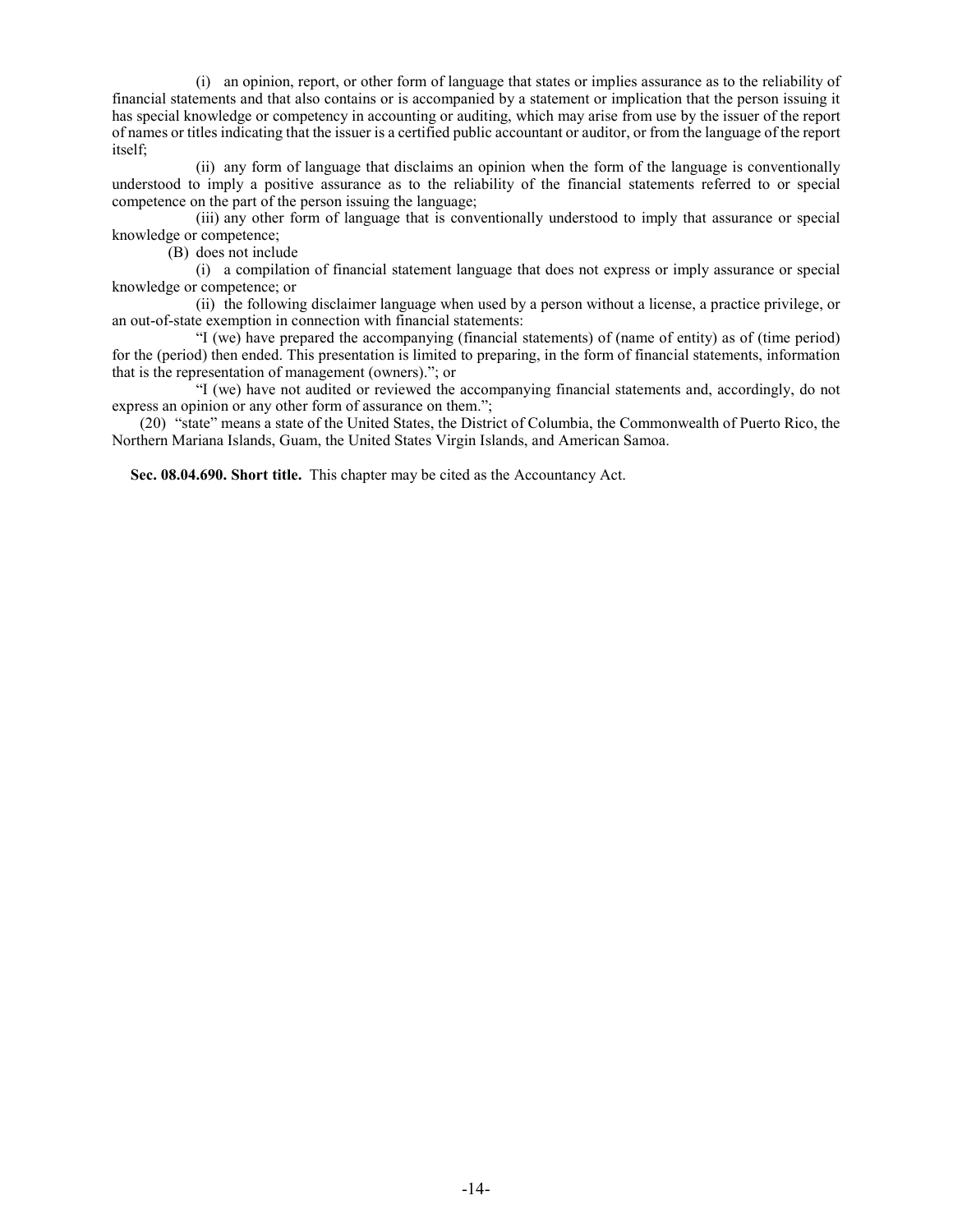# **CHAPTER 04. BOARD OF PUBLIC ACCOUNTANCY.**

# **Article**

- **1. Rules of Professional Conduct (12 AAC 04.004 – 12 AAC 04.120)**
- **2. The Board (12 AAC 04.130 – 12 AAC 04.145)**
- **3. License and License Renewal Requirements (12 AAC 04.150 – 12 AAC 04.189)**
- **4. Examination (12 AAC 04.190 – 12 AAC 04.235)**
- **5. Permits and Practice Privileges (12 AAC 04.240 – 12 AAC 04.285)**
- **6. Continuing Education (12 AAC 04.300 – 12 AAC 04.440)**
- **7. Disciplinary Guidelines (12 AAC 04.500 – 12 AAC 04.530)**
- **8. Quality Review (12 AAC 04.600 – 12 AAC 04.690)**
- **9. General Provisions (12 AAC 04.900 – 12 AAC 04.990)**

#### **ARTICLE 1. RULES OF PROFESSIONAL CONDUCT.**

#### **Section**

- **04. Code of professional conduct**
- **05. (Repealed)**
- **10. (Repealed)**
- **15. (Repealed)**
- **20. (Repealed)**
- **30. (Repealed)**
- **33. (Repealed)**
- **36. (Repealed)**
- **38. Attest functions**
- **40. (Repealed)**
- **50. (Repealed)**
- **60. (Repealed)**
- **70. (Repealed)**
- **80. (Repealed)**
- **90. (Repealed)**
- **100. (Repealed)**
- **110. (Repealed)**
- **120. (Repealed)**

**12 AAC 04.004. CODE OF PROFESSIONAL CONDUCT.** An accountant shall adhere to the Code of Professional Conduct of the American Institute of Certified Public Accountants, *AICPA Professional Standards, Volume 3*, ET Section, revised as of June 1, 2020, adopted by reference.

**Authority:** AS 08.04.070 AS 08.04.080

**Editor's note:** A copy of the *AICPA Professional Standards, Volume 3*, adopted by reference in 12 AAC 04.004, may be obtained from the American Institute of Certified Public Accountants at AICPA, 220 Leigh Farm Road, Durham, North Carolina 27707-8110 or at AICPA's website at http://www.aicpa.org.

**12 AAC 04.005. INTEGRITY AND OBJECTIVITY.** Repealed 1/1/2008.

**12 AAC 04.010. INDEPENDENCE, INTEGRITY, AND OBJECTIVITY.** Repealed 1/4/2017.

**12 AAC 04.015. COMPETENCE.** Repealed 1/4/2017.

**12 AAC 04.020. CONFIDENTIAL RELATIONSHIP.** Repealed 1/4/2017.

**12 AAC 04.030. CONTINGENT FEES.** Repealed 1/4/2017.

**12 AAC 04.033. ACCOUNTING PRINCIPLES.** Repealed 12/29/2013.

**12 AAC 04.036. AUDITING STANDARDS.** Repealed 12/29/2013.

**12 AAC 04.038. ATTEST FUNCTIONS.** (a) To perform an attest function means to provide any of the following financial statement services: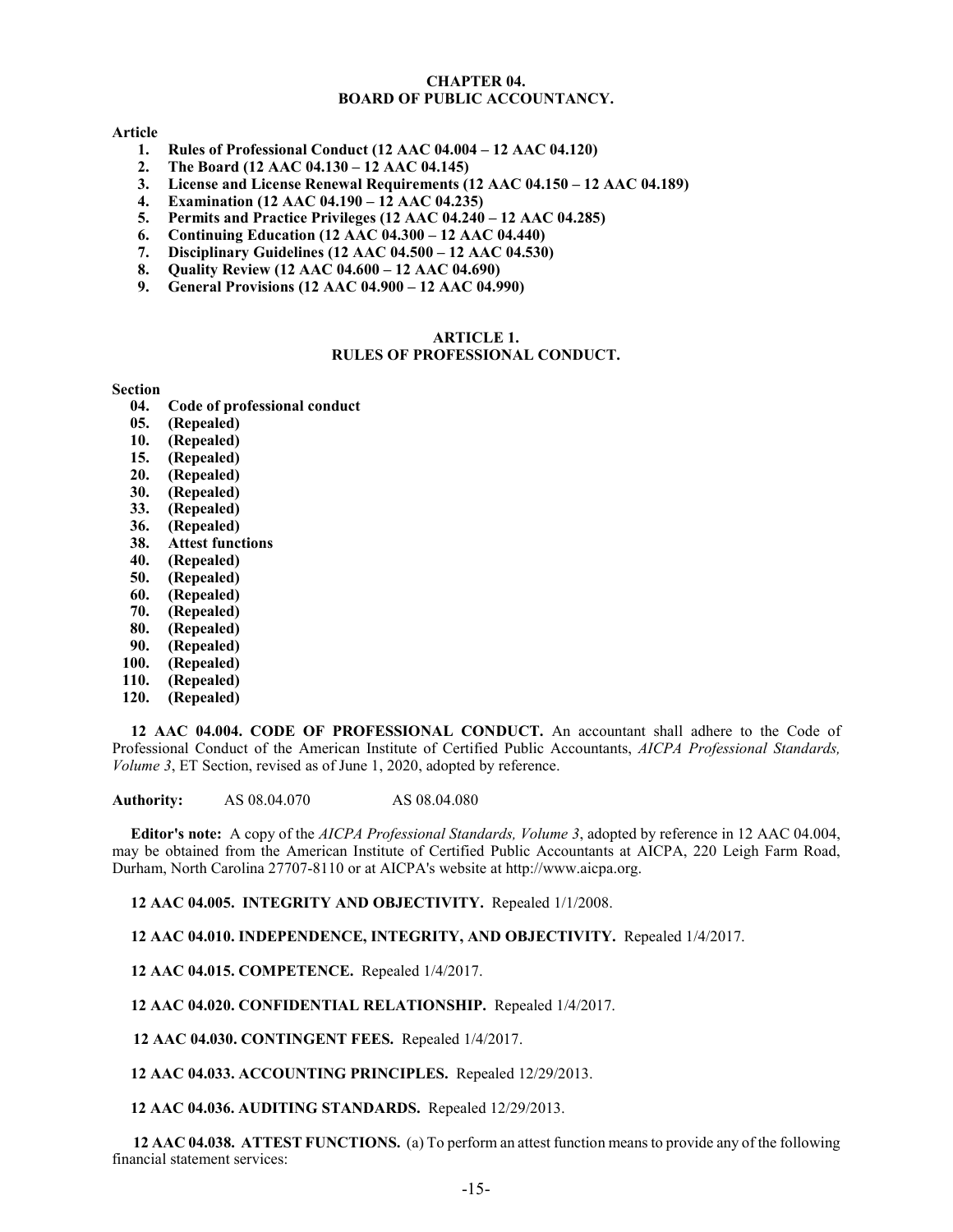(1) an audit or other engagement to be performed in accordance with the Statements on Auditing Standards (SAS) of the American Institute of Certified Public Accountants, *AICPA Professional Standards, Volume 1,* AU-C Section, as revised as of June 1, 2020, adopted by reference;

(2) a review of a financial statement to be performed in accordance with the Statements on Standards for Accounting and Review Services (SSARS) of the American Institute of Certified Public Accountants, *AICPA Professional Standards, Volume 3,* AR-C Section, as revised as of June 1, 2020, adopted by reference;

(3) an examination of prospective financial information to be performed in accordance with the Statements on Standards for Attestation Engagements (SSAE) of the American Institute of Certified Public Accountants, *AICPA Professional Standards, Volume 1,* AT-C Section, as revised as of June 1, 2020, adopted by reference; and

(4) an engagement to be performed in accordance with the standards of the Public Company Accounting Oversight Board (PCAOB) established under 15 U.S.C. 7211(a).

(b) An individual licensee who is responsible for supervising attest engagements, or who signs or authorizes another to sign the accountant's report on the financial statements on behalf of the firm, shall meet the competency requirements set out in the professional standards for the attest engagements. The supervising licensee shall obtain and maintain the competencies necessary in the specific circumstances.

(c) A licensee performing an attest engagement shall maintain a quality control system that complies with the Quality Control Standards (QCS) of the American Institute of Certified Public Accountants, *AICPA Professional Standards, Volume 3,* QC Section, as revised as of June 1, 2020, adopted by reference.

**Authority:** AS 08.04.070 AS 08.04.423

**Editor's note:** A copy of the *AICPA Professional Standards, Volumes 1, 2*, and 3, may be obtained from the American Institute of Certified Public Accountants at AICPA, 220 Leigh Farm Road, Durham, North Carolina 27707- 8110 or at AICPA's website at http://www.aicpa.org.

**12 AAC 04.040. USE OF WORK OF OTHERS.** Repealed 1/4/2017.

**12 AAC 04.050. RESPONSIBILITY AND DISCLOSURE.** Repealed 1/4/2017.

**12 AAC 04.060. FORM OF OPINIONS AND REPORTS.** Repealed 1/4/2017.

**12 AAC 04.070. FORECASTS.** Repealed 1/4/2017.

**12 AAC 04.080. ADVERTISING.** Repealed 1/4/2017.

**12 AAC 04.100. COMMISSIONS.** Repealed 1/4/2017.

**12 AAC 04.110. SERVICES PERFORMED BY EMPLOYEES.** Repealed 1/4/2017.

**12 AAC 04.120. REFERRALS.** Repealed 1/27/81.

#### **ARTICLE 2. THE BOARD.**

**Section**

- **130. Meetings**
- **140. Special meeting**
- **145. Executive secretary**

**12 AAC 04.130. MEETINGS.** The board will hold at least four meetings each year at times and places designated by the board.

**Authority:** AS 08.04.070

**12 AAC 04.140. SPECIAL MEETING.** Special meetings may be held upon the call of the president or a majority of the members of the board, at the time and place as may be designated in the call.

**Authority:** AS 08.04.070(b)

**12 AAC 04.145. EXECUTIVE SECRETARY.** (a) The executive secretary shall carry out the administrative functions of the board necessary to complete the duties and responsibilities described in (c) of this section. The executive secretary may use the working title "executive administrator."

(b) The qualifications of the executive secretary include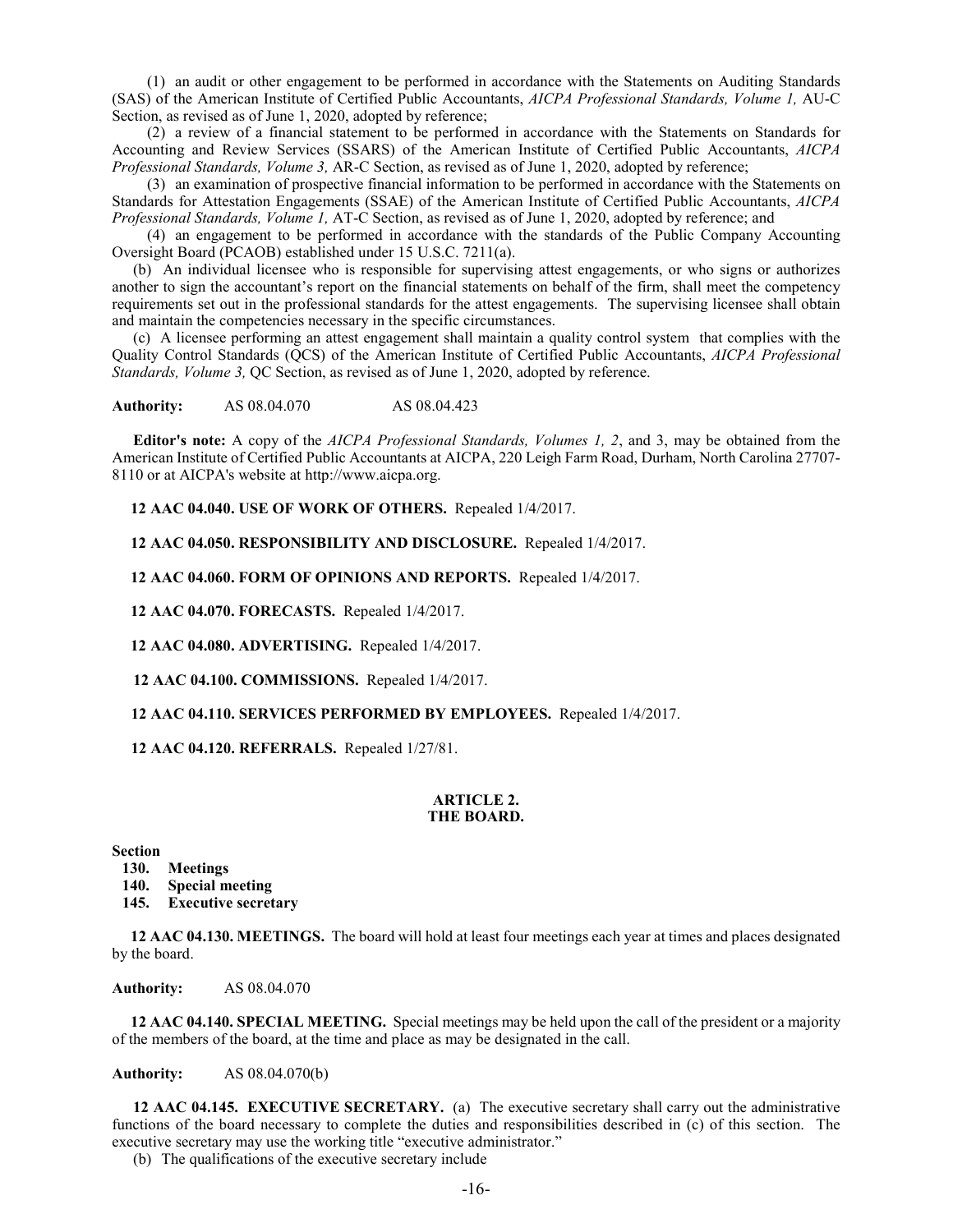(1) a baccalaureate or higher degree in accounting, business, or other appropriate field;

(2) experience and background in accounting or auditing, or experience in the management or administration of a state accountancy board or related national accountancy organization; and

(3) management experience in an accounting, governmental, or other appropriate environment.

(c) The duties and responsibilities of the executive secretary include

(1) managing the operations of the board and the efficient function of the board office;

(2) referring potential violations, including any questionable license application or any complaint regarding a certified public accountant practicing in the state, to the division's investigation staff;

(3) reviewing the qualifications of any specialist utilized by the division's investigative staff;

(4) assisting the division's investigative staff by providing relevant accounting expertise;

(5) monitoring investigative complaints and cases through the final disposition and ensure that any board action is posted appropriately on the board's website;

(6) providing assistance, consistent with due process, to the board on investigative adjudications;

(7) providing input to the division on the development of the board's annual budget in consultation with the board, monitor expenditures, and report to the board on budget status;

(8) drafting regulations and policy proposals at the board's request;

(9) monitoring and participating in the activities of local and national accounting professional and regulatory organizations as directed by the board;

(10) monitoring legislative proposals relevant to the accounting profession in the legislature, and testify before the legislature on behalf of the board; and

(11) preparing agendas and support information for, recording of, testifying at, and implementing decisions made by the board at the board's quarterly meetings.

(d) In this section, "division" means the division assigned occupational licensing functions in the Department of Commerce, Community, and Economic Development.

**Authority:** AS 08.04.055 AS 08.04.070

#### **ARTICLE 3.**

# **LICENSE AND LICENSE RENEWAL REQUIREMENTS.**

#### **Section**

- **150. (Repealed)**
- **155. Denial of license**
- **160. References**
- **165. Application for licensure by reciprocity**
- **170. (Repealed)**
- **175. Application for licensure by examination**
- **180. Documentation of experience**
- **181. (Repealed)**
- **183. (Repealed)**
- **185. Education defined for certified public accountant applicants**
- **187. Education verified**
- **189. License renewal**

**12 AAC 04.150. CITIZENSHIP.** Repealed 2/10/78.

**12 AAC 04.155. DENIAL OF LICENSE.** The board may refuse to grant a license to an applicant for the same reasons that the board may impose disciplinary sanctions upon the holder of a license.

**Authority:** AS 08.04.070 AS 08.04.450

**12 AAC 04.160. REFERENCES.** (a) An applicant shall submit names of at least three individuals who can vouch for the applicant's good moral character. The board will, in its discretion, make other inquiries it considers appropriate to satisfy itself that the applicant is of good moral character.

(b) Repealed 1/1/2008.

**Authority:** AS 08.04.070 AS 08.04.110

**12 AAC 04.165. APPLICATION FOR LICENSURE BY RECIPROCITY.** (a) An applicant who holds a license to practice public accounting, or its equivalent, issued by another state may apply for a license to engage in the practice of public accounting in this state. The applicant must meet the requirements of AS 08.04.195 and this section.

(b) An applicant for a license under this section must submit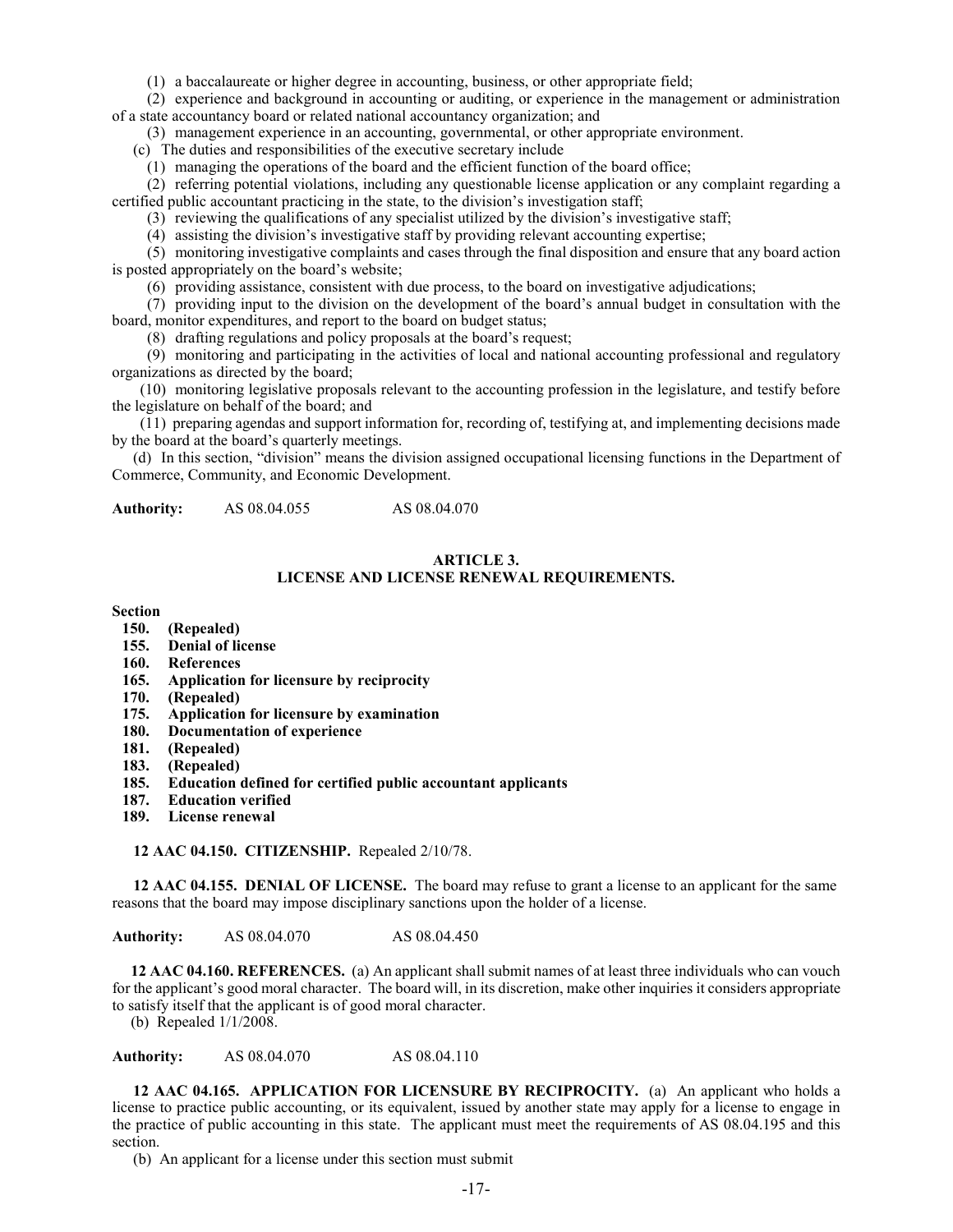(1) a complete notarized application on a form provided by the department, including a summary of the applicant's professional work experience;

(2) the applicable fees specified in 12 AAC 02.340;

(3) the names of three individuals for verification of the applicant's good moral character as required under 12 AAC 04.160; and

(4) verification showing that the applicant has passed the applicable examinations required under 12 AAC 04.200.

(c) An applicant must comply with the applicable experience requirements specified in 12 AAC 04.180.

(d) Repealed 12/25/2015.

(e) If necessary to determine whether an applicant meets the requirements of AS 08.04.195 and this section, the board may require the applicant to provide working papers or other documentation to substantiate the professional experience claimed.

**Authority:** AS 08.04.070 AS 08.04.195

**12 AAC 04.170. RESIDENT DEFINED.** Repealed 2/23/95.

**12 AAC 04.175. APPLICATION FOR LICENSURE BY EXAMINATION.** (a) The board will issue a license by examination to practice public accounting to an applicant who meets the requirements of AS 08.04 and this section. (b) An applicant for a license under this section must submit to the department

(1) a complete notarized application on a form provided by the department;

(2) the applicable fees specified in 12 AAC 02.340;

(3) verification showing that the applicant meets the applicable education requirements under AS 08.04.120, 08.04.150, 12 AAC 04.185, and 12 AAC 04.187;

(4) verification showing that the applicant meets the applicable experience requirements under AS 08.04.120 and 12 AAC 04.180;

(5) the names of three individuals for verification of the applicant's good moral character as required under 12 AAC 04.160; and

(6) verification showing that the applicant has passed the applicable examinations required under 12 AAC 04.200.

| Authority: | AS 08.04.070 | AS 08.04.110 | AS 08.04.130 |
|------------|--------------|--------------|--------------|
|            | AS 08.04.105 | AS 08.04.120 | AS 08.04.150 |

**12 AAC 04.180. DOCUMENTATION OF EXPERIENCE.** (a) An applicant for initial issuance of a license under 12 AAC 04.165 or 12 AAC 04.175 must show that the applicant has had two years of experience. That experience must include providing any type of service or advice involving the use of accounting, attest, compilation, management advisory, financial advisory, tax, or consulting skills and related training all of which were verified by a supervising certified public accountant with an active license at the time of supervision. The experience is acceptable if it is gained through employment in government, industry, academia, or public practice. Experience does not include paid or unpaid leave or holidays.

(b) One year of experience must consist of full or part-time employment that extends over a period of not less than a year and not more than four years and includes not fewer than 2,000 hours of performance of services described in (a) of this section.

**Authority:** AS 08.04.070 AS 08.04.120

**12 AAC 04.181. WORK EXPERIENCE POINTS.** Repealed 12/25/2015.

**12 AAC 04.183. ATTEST FUNCTION HOURS.** Repealed 12/25/2015.

# **12 AAC 04.185. EDUCATION DEFINED FOR CERTIFIED PUBLIC ACCOUNTANT APPLICANTS.**

(a) Repealed 2/2/94.

- (b) As used in AS 08.04.120, an accounting concentration consists of not less than
	- (1) 24 semester credit hours or 36 quarter credit hours in subjects such as

(A) accounting principles;

- (B) intermediate accounting;
- (C) income tax;
- (D) cost accounting;
- (E) auditing;
- (F) advanced accounting;
- (G) accounting theory;
- (H) governmental accounting; or
- (I) detection of fraud;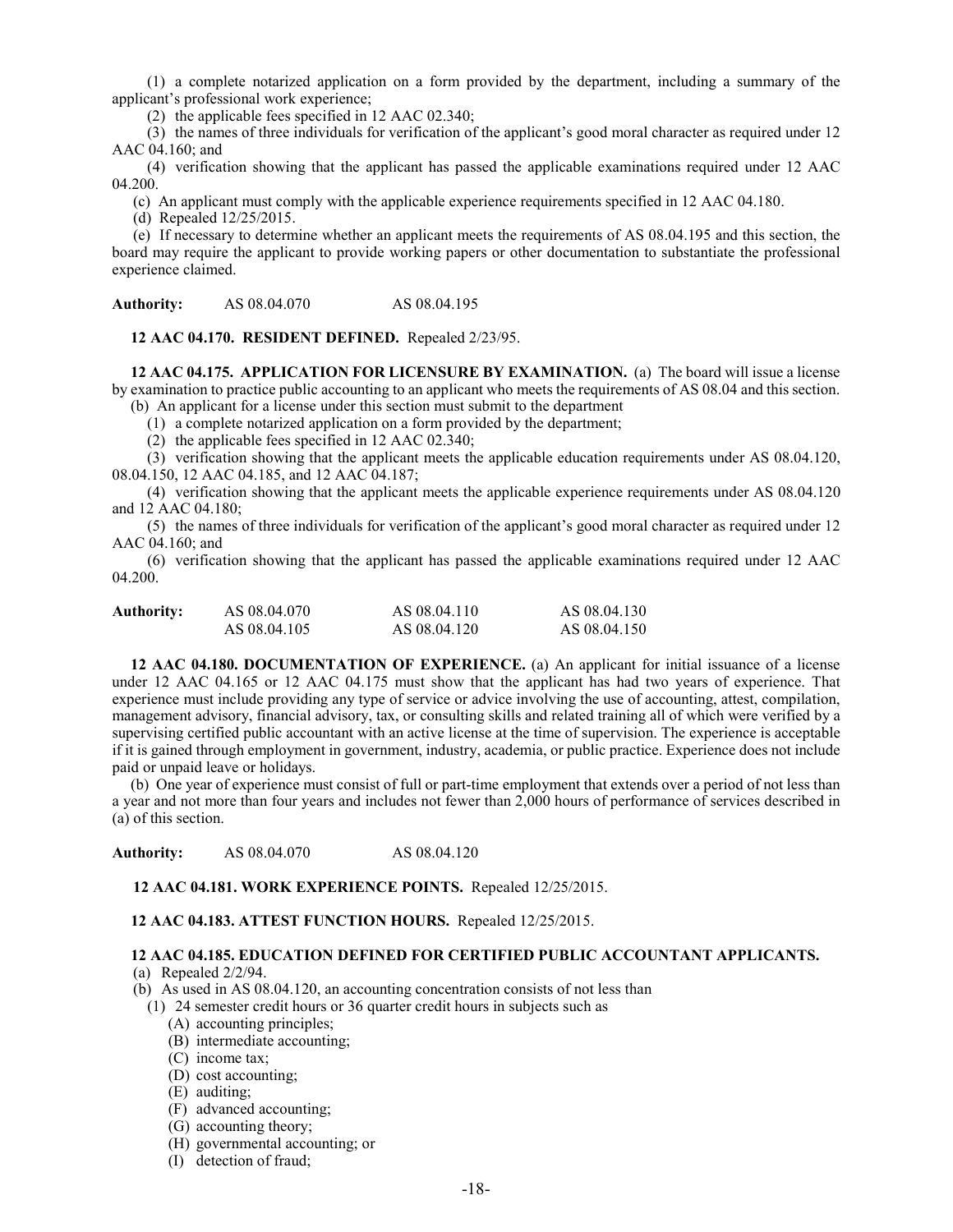- (2) nine semester credit hours or 15 quarter credit hours of business law, economics, and (A) statistics;
	- (B) computer science; or
	- (C) algebra, calculus, or mathematics.
- (c) Repealed 2/2/94.
- (d) Repealed 2/2/94.
- (e) As used in AS 08.04.120, "a college or university acceptable to the board" means
	- (1) a college or university accredited by a regional accrediting association; or

(2) a foreign college or university whose degree program has been evaluated by an approved credentials evaluation service and determined to be equivalent to the degree program of an institution acceptable under (1) of this subsection; an approved credentials evaluation service is the National Association of State Boards of Accounting (NASBA) International Evaluation Services (NIES).

(f) For purposes of this section, when converting quarter hours to semester hours, the number of quarter hours is multiplied by 2/3 or 0.67.

(g) The following may not be used to meet the accounting concentration

- (1) college level examination program (CLEP) courses;
- (2) examination preparation courses;
- (3) life experience credits; or
- (4) courses similar to those described in  $(1) (3)$  of this subsection, as determined by the board.

(h) No more than six semester credit hours can be earned in each subject listed in (b)(1) of this section.

**Authority:** AS 08.04.070 AS 08.04.120

# **12 AAC 04.187. EDUCATION VERIFIED.** (a) Repealed 5/28/81.

(b) An applicant for a certified public accountant examination or license shall arrange for the submission of a transcript or transcripts from colleges or universities necessary to verify that the applicant meets the appropriate education requirements of 12 AAC 04.185.

(c) A transcript verifying the education of an applicant for examination must be sent directly to the department for the board's use by the issuing college or university. A transcript submitted by an applicant for a certified public accountant license must be certified unless the

(1) original, official transcript has been posted and can be viewed on the website of an approved credentials evaluation service that meets the requirements of 12 AAC 04.185(e)(3) and the original credential evaluation is mailed directly to the department by the approved credentials evaluation service; or

(2) board determines it is impossible or impracticable for the transcript to be certified.

(d) If an applicant cannot submit a transcript as required by this section, the board may accept as evidence of education

- (1) verification from the licensing authority of accountants in another jurisdiction;
- (2) verification from a governmental agency, employer, or association which
	- (A) previously required documentary evidence of education; or
	- (B) directly verified education;
- (3) oral testimony and sworn statements of the applicant and other parties; and
- (4) other documentary evidence.
- (e) Repealed 2/2/94.

# **Authority:** AS 08.04.070 AS 08.04.120

**12 AAC 04.189. LICENSE RENEWAL.** To renew a license to engage in the practice of public accounting, a licensee must submit the applicable renewal fee required in 12 AAC 02.340 and a complete renewal application on a form provided by the department. The renewal application must include certification that the licensee

- (1) maintains all of the licensee's offices as required by AS 08.04.360 08.04.380;
- (2) has met the continuing education requirements of 12 AAC 04.300 12 AAC 04.440;
- (3) continues to comply with the requirements of AS 08.04; and
- (4) either
	- (A) has met the quality review requirements of 12 AAC 04.600; or

(B) is exempt under 12 AAC 04.620 from compliance with the quality review requirements of 12 AAC 04.600.

| Authority: | AS 08.04.070 | AS 08.04.105 | AS 08.04.195 |
|------------|--------------|--------------|--------------|
|            |              |              |              |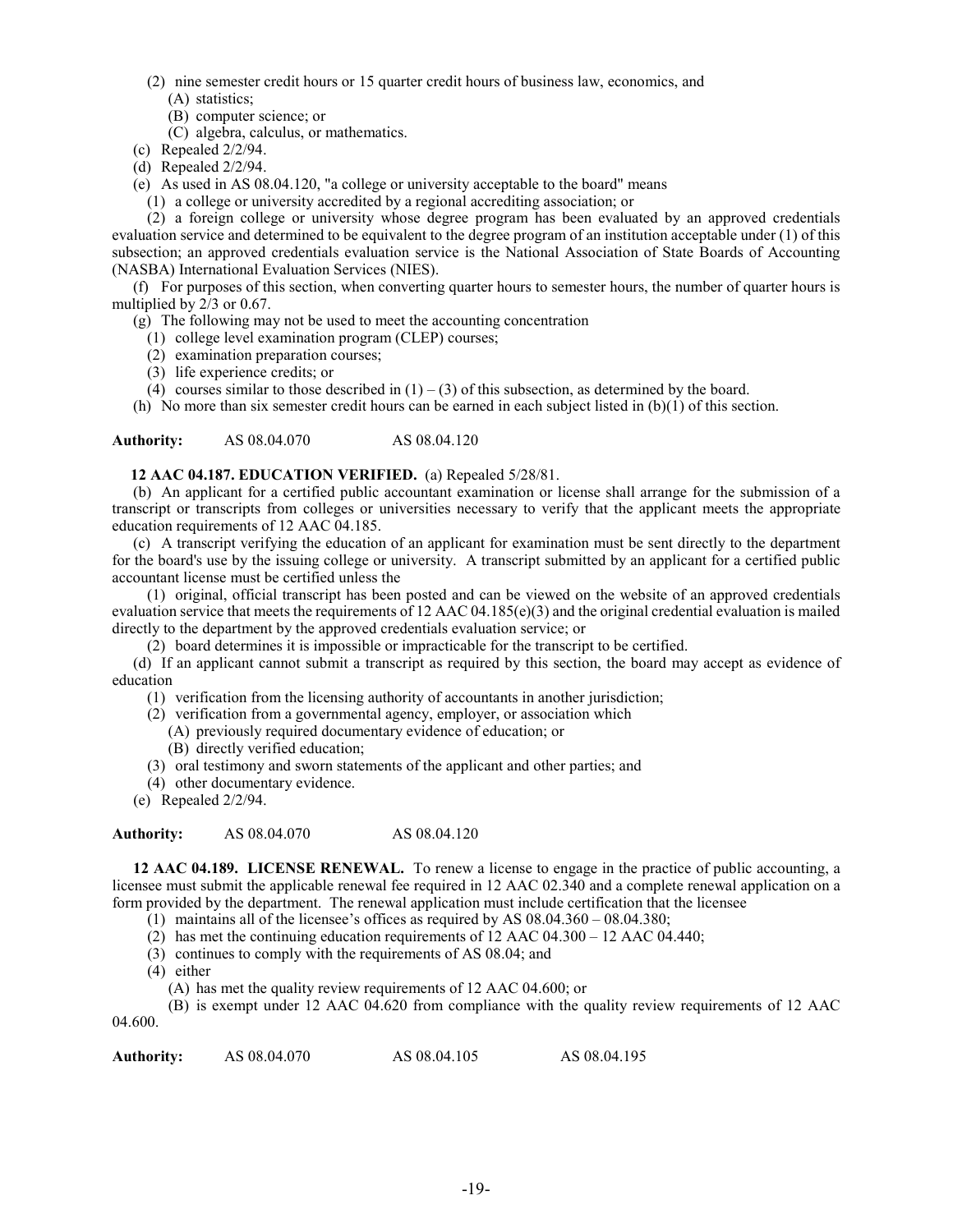# **ARTICLE 4. EXAMINATION.**

**Section**

- **190. Application for examination**
- **193. (Repealed)**
- **195. Qualifications for examination**
- **200. Examination**
- **205. (Repealed)**
- **210. (Repealed)**
- **220. (Repealed)**
- **230. (Repealed)**
- **235. Reexamination**

# **12 AAC 04.190. APPLICATION FOR EXAMINATION.** (a) Each applicant must submit

- (1) a complete application on forms provided by the department;
- (2) the applicable fees established in 12 AAC 02.340;
- (3) proof of meeting the requirements in AS 08.04.150 and 12 AAC 04.187; and
- (4) if applying under AS  $08.04.150(1)$ (C), verification of the supervising certified public accountant's license.

(b) Authorization to be scheduled to sit for the examination in 12 AAC  $04.200(a)(1)$  is valid for 60 days after the date of approval by the department.

Authority: AS 08.04.070 AS 08.04.130 AS 08.04.150

**12 AAC 04.193. REVIEW OF APPLICATION.** Repealed 9/28/2008.

**12 AAC 04.195. QUALIFICATION FOR EXAMINATION.** To meet the requirements of AS 08.04.150(1)(C), an applicant must have at least one year of public accounting experience under the direct supervision of a certified public accountant who, at the time the applicant was supervised, held an active license to practice public accounting in a state. The experience is not required to be obtained in a state.

**Authority:** AS 08.04.070 AS 08.04.150

**12 AAC 04.200. EXAMINATION.** (a) The examination for certified public accountant consists of

(1) the computer-based Uniform Certified Public Accountant Examination; and

(2) an ethics course and open book ethics examination.

(b) A score of at least 75 in each section of the Uniform Certified Public Accountant Examination is considered passing.

(c) The ethics course and examination described in  $(a)(2)$  of this section is the self-study course, including its lesson reviews and examinations, titled *Professional Ethics: The AICPA's Comprehensive Course For Licensure*, published by the American Institute of Certified Public Accountants (AICPA), and is graded on a pass or fail basis. The board will waive passage of this course and examination if the applicant documents passage of an ethics examination of another licensing jurisdiction that, in the determination of the board, is equivalent to the course and examination described in this subsection.

(d) In the absence of exceptional circumstances, grades are those reported by the Advisory Grading Service of the American Institute of Certified Public Accountants.

(e) An applicant may retake an examination section in accordance with 12 AAC 04.235.

- (f) Repealed 2/2/94.
- (g) An applicant

(1) may sit for each section of the Uniform Certified Public Accountant Examination individually;

(2) retains credit for any examination section passed for 18 months after the test date, without having to obtain a minimum score on failed sections and without regard to whether the applicant has taken other sections; and

(3) must pass all sections of the Uniform Certified Public Accountant Examination within an 18-month period.

(h) If an applicant does not pass all sections of the Uniform Certified Public Accountant Examination in accordance with  $(g)(3)$  of this section, credit for any section passed outside of the 18-month period expires, and that section must be retaken.

(i) The board will extend the period of credit for examination sections passed upon a showing, to the board's satisfaction, that the credit was lost due to circumstances beyond the applicant's control.

**Authority:** AS 08.04.070 AS 08.04.130

**Editor's note:** A copy of *Professional Ethics: The AICPA's Comprehensive Course For Licensure* may be obtained from the American Institute of Certified Public Accountants, Order Department, 220 Leigh Farm Road, Durham, North Carolina 27707-8110, phone: (888) 777-7077, or at the AICPA's Internet web site at www.aicpa.org.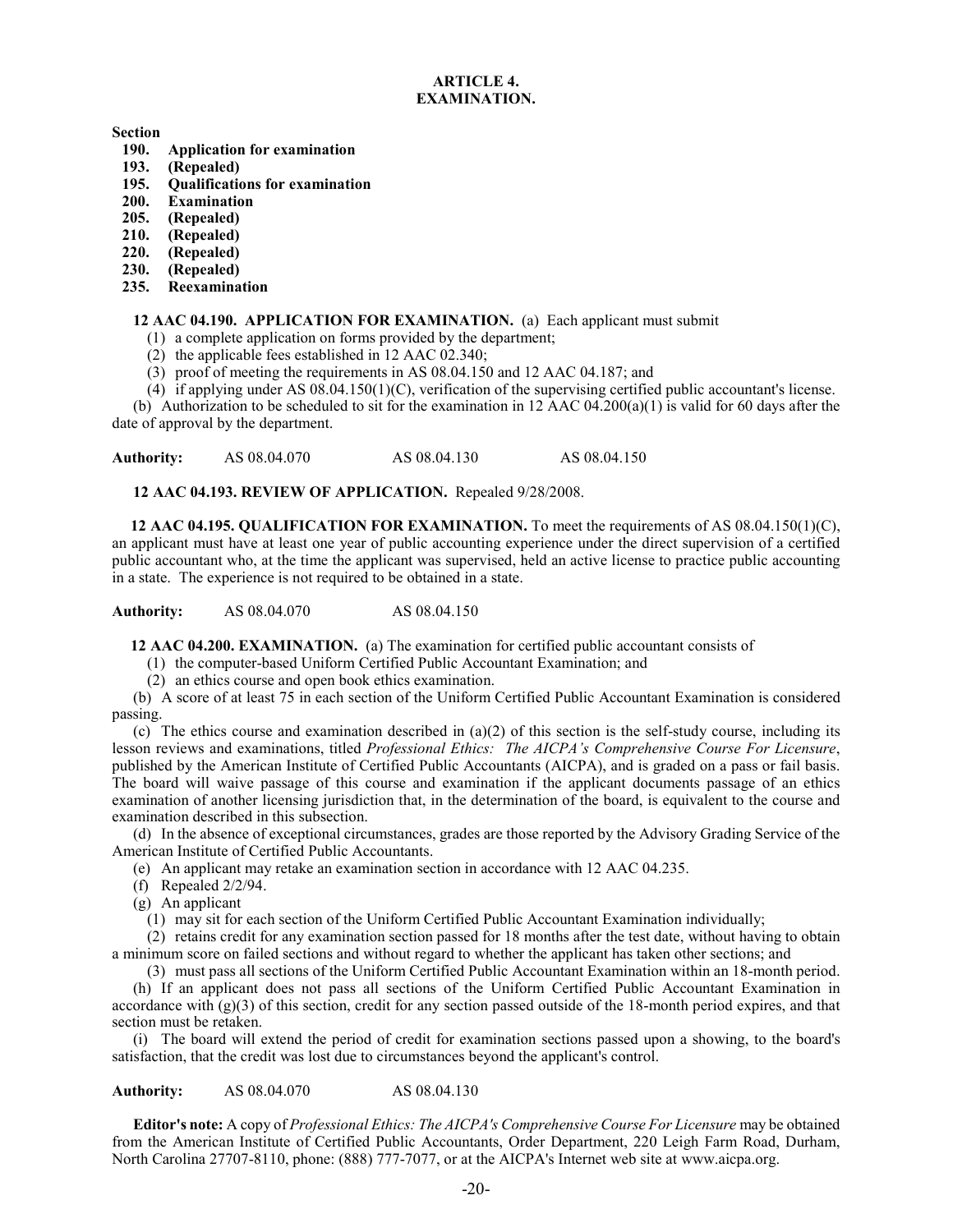#### **12 AAC 04.205. EXAMINATION TRANSITION TO COMPUTER-BASED TESTING.** Repealed 2/24/2022.

#### **12 AAC 04.210. TIME AND PLACE OF EXAMINATION.** Repealed 3/24/2004.

#### **12 AAC 04.220. NOTICE OF EXAMINATION.** Repealed 3/24/2004.

#### **12 AAC 04.230. EXAMINATION PAPERS.** Repealed 3/24/2004.

**12 AAC 04.235. REEXAMINATION.** (a) To apply for reexamination, an applicant must submit a complete application for reexamination and the applicable fees.

(b) An applicant may retake an exam section once the applicant's grade for any previous attempt of the same exam section has been released.

**Authority:** AS 08.04.070 AS 08.04.130

#### **ARTICLE 5. PERMITS AND PRACTICE PRIVILEGES.**

**Section**

- **240. (Repealed)**
- **250. Practice permits**
- **255. Ownership**
- **260. (Repealed)**
- **270. (Repealed)**
- **280. Applications for permits and renewal of permits**
- **285. Substantial equivalency**

#### **12 AAC 04.240. WHEN ALL REQUIREMENTS ARE MET.** Repealed 2/10/78.

**12 AAC 04.250. PRACTICE PERMITS.** (a) The board may refuse to grant a permit under AS 08.04.240, or an out-of-state permit under AS 08.04.421, for the same reasons that the board may impose disciplinary sanctions upon the holder of a license, permit, or practice privilege.

(b) An application for renewal of a permit issued under AS 08.04.240, or an out-of-state permit issued under AS 08.04.421, is due no later than December 31 of each biennial license period.

| <b>Authority:</b> | AS 08.04.070 | AS 08.04.410 | AS 08.04.420 |
|-------------------|--------------|--------------|--------------|
|                   | AS 08.04.240 |              |              |

**12 AAC 04.255. OWNERSHIP.** (a) A partnership, limited liability company, corporation, or other legal entity granted a permit under AS 08.04.240 that ceases to be in compliance with the ownership requirements of that section shall promptly take action to remedy that noncompliance.

(b) The following time periods apply to the remediation efforts under (a) of this section:

(1) if the noncompliance is remedied no later than 180 days after the noncompliance begins, the partnership, limited liability company, corporation, or other legal entity need not provide notice to the board;

(2) if the noncompliance is not or cannot be remedied during the 180-day period, the partnership, limited liability company, corporation, or other legal entity shall provide notice of the noncompliance to the board; the board will establish a reasonable length of additional time by which the partnership, limited liability company, corporation, or other legal entity must achieve compliance; in establishing a reasonable length of time,

(A) the following factors may be considered:

- (i) the nature and extent of the noncompliance;
- (ii) whether the noncompliance could or should have been anticipated or avoided;

(iii) any hardship that achieving compliance in a more expeditious manner may impose; and

(B) the board may approve

- (i) up to an additional 180 days, for a total of 360 days;
- (ii) a length greater than that set under (i) of this subparagraph, if reasonable and necessary.

**Authority:** AS 08.04.055 AS 08.04.240

**12 AAC 04.260. ROSTER.** Repealed 1/1/2008.

**12 AAC 04.270. RECIPROCITY FOR CPA'S.** Repealed 5/28/81.

#### **12 AAC 04.280. APPLICATIONS FOR PERMITS AND RENEWAL OF PERMITS.** (a) A partnership,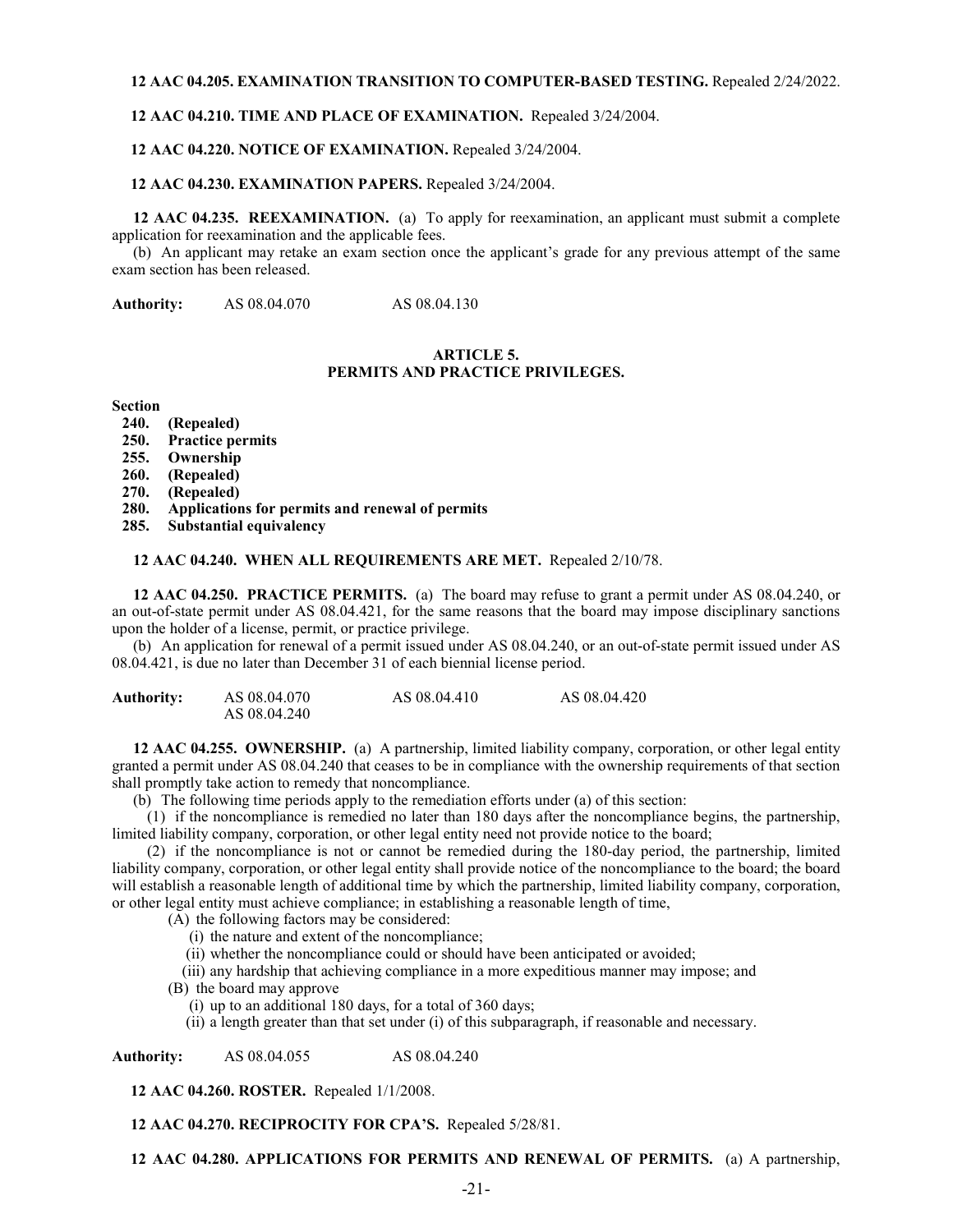corporation, limited liability company, or other legal entity whose principal place of business is in this state shall apply for a permit and must meet the requirements of AS 08.04.240 and (c) of this section.

(b) A partnership, corporation, limited liability company, or other legal entity whose principal place of business is out-of-state, and that is authorized to practice public accounting in the other state but does not have a permit to practice public accounting in this state, shall apply for an out-of-state permit and must meet the requirements of AS  $08.04.421(a)$  and (c) of this section, unless exempt under AS  $08.04.421(b)$  or (c).

(c) An applicant for a permit under AS 08.04.240 or an out-of-state permit under AS 08.04.421 must submit

(1) a complete application on a form provided by the department;

(2) the applicable fees required in 12 AAC 02.340;

(3) verification of the current authorization in good standing of the partnership, corporation, limited liability company, or other legal entity to practice public accounting in this state or another state; and

(4) verification that the qualifications required by the other state are substantially equivalent to the national standard under 12 AAC 04.285(a).

(d) A permit or an out-of-state permit is valid for the biennial license period for which it was issued.

(e) A permit issued under AS 08.04.240 and this section or an out-of-state permit issued under AS 08.04.421 and this section will be renewed for subsequent biennial license periods if the holder of the permit submits

(1) a renewal application on a form provided by the department;

(2) the applicable fee required in 12 AAC 02.340; and

(3) certification that the holder of the permit continues to meet the requirements of AS 08.04.240 or the holder of the out-of-state permit continues to meet the requirements of AS 08.04.421.

**Authority:** AS 08.04.070 AS 08.04.240 AS 08.04.421

**12 AAC 04.285. SUBSTANTIAL EQUIVALENCY.** (a) The qualifications of another state are substantially equivalent to the national standard if the National Association of State Boards of Accountancy National Qualification Appraisal Service has determined that the qualifications for licensure as a certified public accountant in that state are substantially equivalent to the qualifications for certification as a certified public accountant of the Uniform Accountancy Act, published jointly by the American Institute of Certified Public Accountants and the National Association of State Boards of Accountancy.

(b) The qualifications of an individual are substantially equivalent to the national standard if the National Association of State Boards of Accountancy National Qualification Appraisal Service has determined that the individual's qualifications are substantially equivalent to the qualifications for certification as a certified public accountant of the Uniform Accountancy Act, published jointly by the American Institute of Certified Public Accountants and the National Association of State Board of Accountancy.

**Authority:** AS 08.04.070 AS 08.04.075 AS 08.04.120

**Editor's note:** A copy of the Uniform Accountancy Act may be obtained from the American Institute of Certified Public Accountants at AICPA, 220 Leigh Farm Road, Durham, North Carolina 27707-8110, or at AICPA's website at http://www.aicpa.org, or from the National Association of State Boards of Accountancy, 150 Fourth Avenue North, Suite 700, Nashville, TN 37219-2417, or at NASBA's website at http://www.nasba.org.

#### **ARTICLE 6. CONTINUING EDUCATION.**

**Section**

- **300. Hours of continuing education required**
- **310. Computation of nonacademic continuing education hours**
- **320. Computation of academic continuing education hours**
- **330. Challenged courses**
- 
- **340. Approved subjects 350. Nonacademic program criteria**
- **360. Approved nonacademic continuing education programs**
- **370. (Repealed)**
- **380. Instructor or discussion leader**
- **390. (Repealed)**
- **400. Report of continuing education**
- **410. "Reasonable cause or excusable neglect" defined**
- **420. (Repealed)**
- **430. Inactive licenses**
- **440. Reinstatement of lapsed permit**

**12 AAC 04.300. HOURS OF CONTINUING EDUCATION REQUIRED.** (a) Except as provided in 12 AAC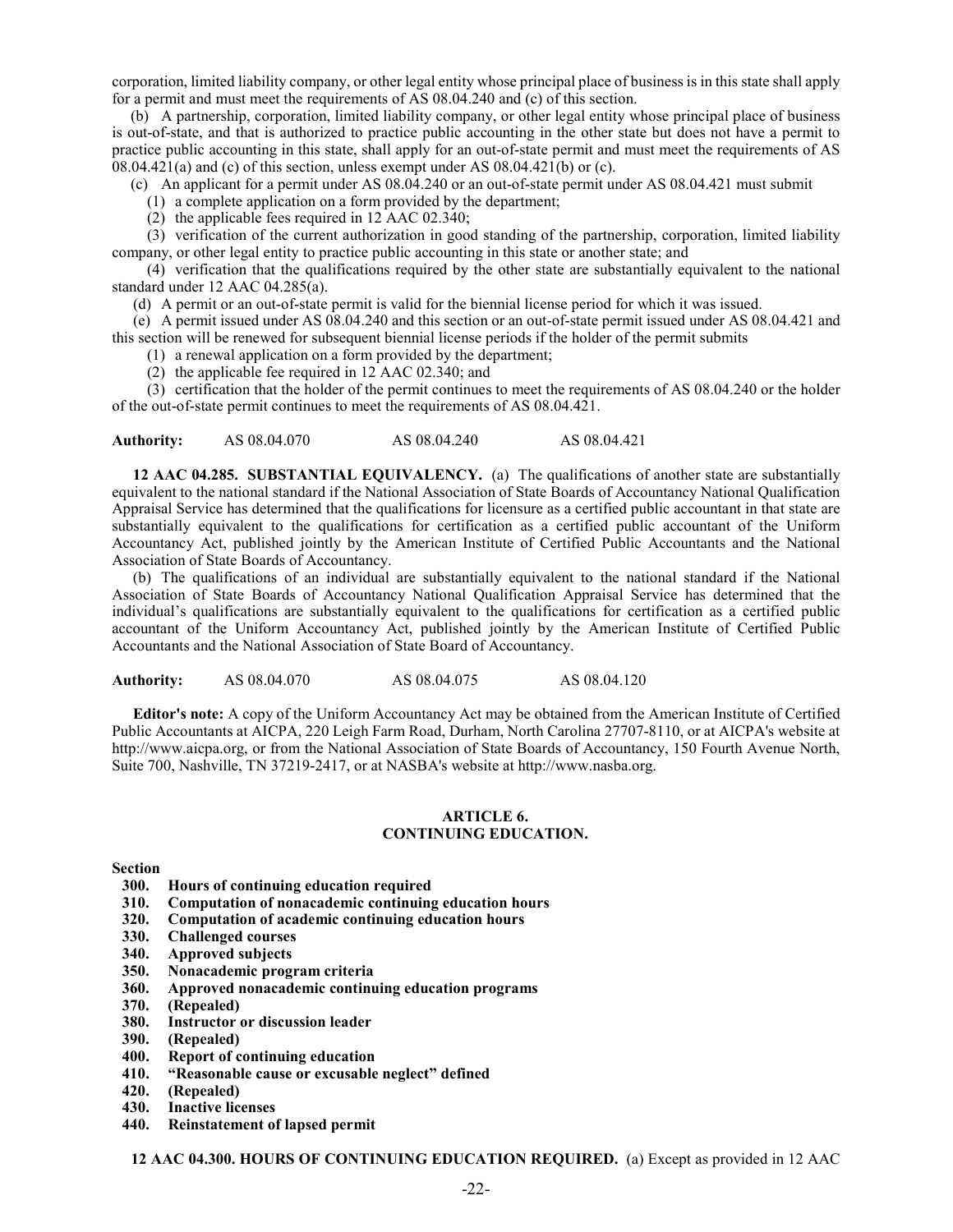04.430 and 12 AAC 04.440, an applicant for renewal of a license to practice as a certified public accountant must complete

(1) no less than 80 hours of approved continuing education within the two-year license period immediately before the renewal period; no more than 16 of the hours required in this paragraph may be from continuing education programs described in 12 AAC 04.360(5); and

(2) at least 20 hours of the minimum 80 hours of approved continuing education within each year of the two-year permit period immediately before the renewal period.

(b) Repealed 2/24/2022.

(c) At least four hours of the minimum 80 hours of approved continuing education required in (a) of this section must cover ethics.

(d) The continuing education requirements of this section do not apply to an individual who holds an inactive license under AS 08.04.410.

Authority: AS 08.04.070 AS 08.04.410 AS 08.04.425

**12 AAC 04.310. COMPUTATION OF NONACADEMIC CONTINUING EDUCATION HOURS.** (a) For the purposes of 12 AAC 04.300 — 12 AAC 04.440, 50 minutes of instruction constitute one hour.

(b) Repealed 12/25/2015.

(c) Credit is given only for class hours and not for hours devoted to class preparation.

**Authority:** AS 08.04.070 AS 08.04.425

**12 AAC 04.320. COMPUTATION OF ACADEMIC CONTINUING EDUCATION HOURS.** (a) One quarter hour academic credit from a college or university constitutes 10 hours of continuing education.

(b) One semester hour academic credit from a college or university constitutes 15 hours of continuing education.<br>Authority: AS  $08.04.070(b)$  AS  $08.04.425(a)$ **Authority:** AS 08.04.070(b) AS 08.04.425(a)

**12 AAC 04.330. CHALLENGED COURSES.** Academic credit earned for a challenged course is not acceptable for continuing education.

**Authority:** AS 08.04.070(b) AS 08.04.425(a)

**12 AAC 04.340. APPROVED SUBJECTS.** In order to be approved by the board, a subject must contribute directly to the professional competence of a person licensed to practice as a certified public accountant.

**Authority:** AS 08.04.070(b) AS 08.04.425(a)

**12 AAC 04.350. NONACADEMIC PROGRAM CRITERIA.** (a) Nonacademic continuing education programs requiring class attendance are approved by the board if

- (1) a course outline is prepared in advance and preserved;
- (2) repealed 12/25/2015;
- (3) the program is conducted by a qualified instructor; and
- (4) a record of attendance is maintained.

(b) In (a)(3) of this section, "qualified instructor" includes an instructor or discussion leader whose background, training, education, or experience makes it appropriate for him or her to lead a discussion on the subject matter of the particular program.

**Authority:** AS 08.04.070 AS 08.04.425

**12 AAC 04.360. APPROVED NONACADEMIC CONTINUING EDUCATION PROGRAMS.** The

following programs are approved by the board if they meet the requirements of 12 AAC 04.340 and 12 AAC 04.350: (1) professional development programs of the American Institute of Certified Public Accountants, national professional accounting organizations, state accounting societies, or organizations listed by the National Association of State Boards of Accountancy on the National Registry of CPE Sponsors;

(2) technical sessions designed as formal educational programs at meetings of the American Institute of Certified Public Accountants, national professional accounting organizations, state accounting societies, or organizations listed by the National Association of State Boards of Accountancy on the National Registry of CPE Sponsors;

(3) formal, organized, education programs that focus primarily on the enhancement of necessary skills and knowledge in the subjects of accounting, auditing, tax, consulting, financial planning, professional conduct, and specialized industry or government practices;

- (4) college or university short courses not carrying academic credit;
- (5) other accounting, industrial, or professional programs.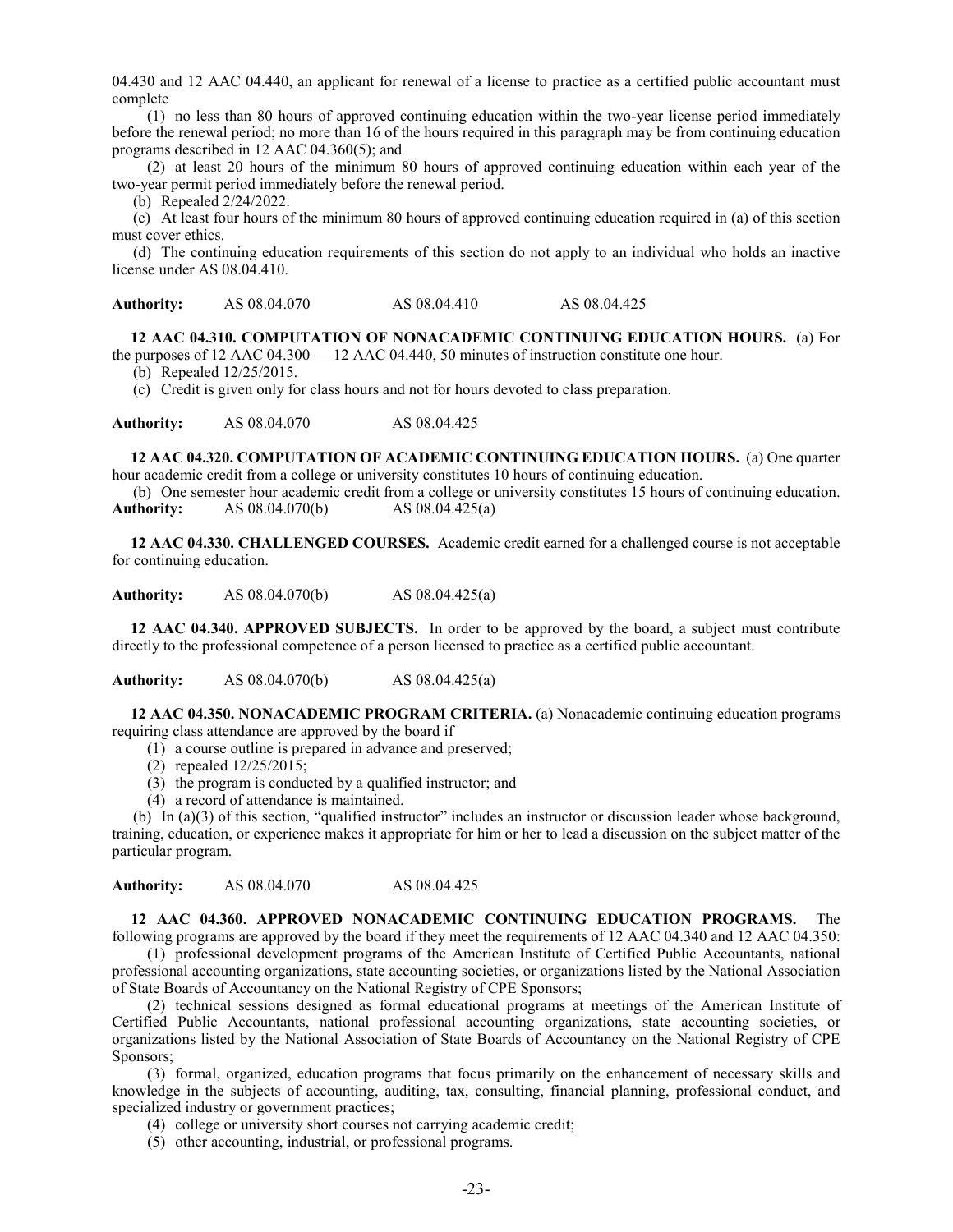**Editor's note:** A copy of the National Association of State Boards of Accountancy's National Registry of CPE Sponsors may be obtained from the National Association of State Boards of Accountancy, 150 Fourth Avenue North, Suite 700, Nashville, TN 37219-2417, or at NASBA's website at http://www.registry.nasbatools.com/display\_page.

**12 AAC 04.370. INDIVIDUAL STUDY.** Repealed 5/14/2022.

**12 AAC 04.380. INSTRUCTOR OR DISCUSSION LEADER.** (a) The board will award one hour of continuing education credit for each hour completed in preparation for instruction or discussion as an instructor or discussion leader of an educational program meeting the requirements of 12 AAC 04.310 – 12 AAC 04.360. The number of hours of credit awarded under this subsection may not exceed twice the number of hours awarded under (b) of this section.

(b) The board will award one hour of continuing education credit for each hour completed as an instructor or discussion leader of an educational program meeting the requirements of 12 AAC 04.310 – 12 AAC 04.360. The board will award credit only for the initial course of instruction of the subject matter unless there have been substantial new developments in the subject since the prior presentation.

(c) Credit awarded under (a) and (b) of this section may not exceed 30 hours in any two-year period.

**Authority:** AS 08.04.070 AS 08.04.425

**12 AAC 04.390. PUBLICATIONS.** Repealed 2/24/2022.

**12 AAC 04.400. REPORT OF CONTINUING EDUCATION.** An applicant for renewal of a license to practice public accounting shall submit, on a form provided by the department, a statement that the applicant has complied with the continuing education requirements of 12 AAC 04.300.

**Authority:** AS 08.04.070 AS 08.04.425

**12 AAC 04.410. "REASONABLE CAUSE OR EXCUSABLE NEGLECT" DEFINED.** For the purpose of AS 08.04.425(c) or 12 AAC 04.440, "reasonable cause or excusable neglect" includes

- (1) chronic illness;
- (2) retirement;
- (3) military service; and

(4) hardships as individually determined by the board.

**Authority:** AS 08.04.070 AS 08.04.425

# **12 AAC 04.420. APPLICABILITY OF CONTINUING EDUCATION REQUIREMENT.** Repealed 1/1/2008.

**Editor's note:** As of Register 184, Jan 2008, the substance of former 12 AAC 04.420 appears in 12 AAC 04.300(d).

**12 AAC 04.430. INACTIVE LICENSES.** (a) To obtain or renew an inactive license under AS 08.04.410, the holder of a license must submit

- (1) an application on a form provided by the department; and
- $(2)$  the fee set out in 12 AAC 02.340(5).
- (b) To resume the active practice of public accounting, the holder of an inactive license must submit
	- (1) an application on a form provided by the department;
	- (2) the applicable fee set out in 12 AAC 02.340; and

(3) documentation that shows the applicant's completion of at least 120 hours of approved continuing education, in accordance with  $12$  AAC  $04.310 - 12$  AAC  $04.410$ , during the 36 months immediately before the date of the application; no more than 16 of the hours required in this paragraph may be from continuing education programs described in 12 AAC 04.360(5).

(c) The hours of continuing education required in (b) of this section do not satisfy the continuing education requirement for a subsequent renewal of the reactivated license.

(d) Notwithstanding 12 AAC 04.300, a licensee whose license has been reactivated under this section shall complete at least

(l) 10 hours of approved continuing education for each full calendar quarter between the date that the license was reactivated and the next renewal date; or

(2) repealed 7/25/2001;

(3) 80 hours of approved continuing education between the date that the permit was reactivated and the next renewal date.

(e) When a license is in "inactive" status, that status must be made clear by the licensee when using the CPA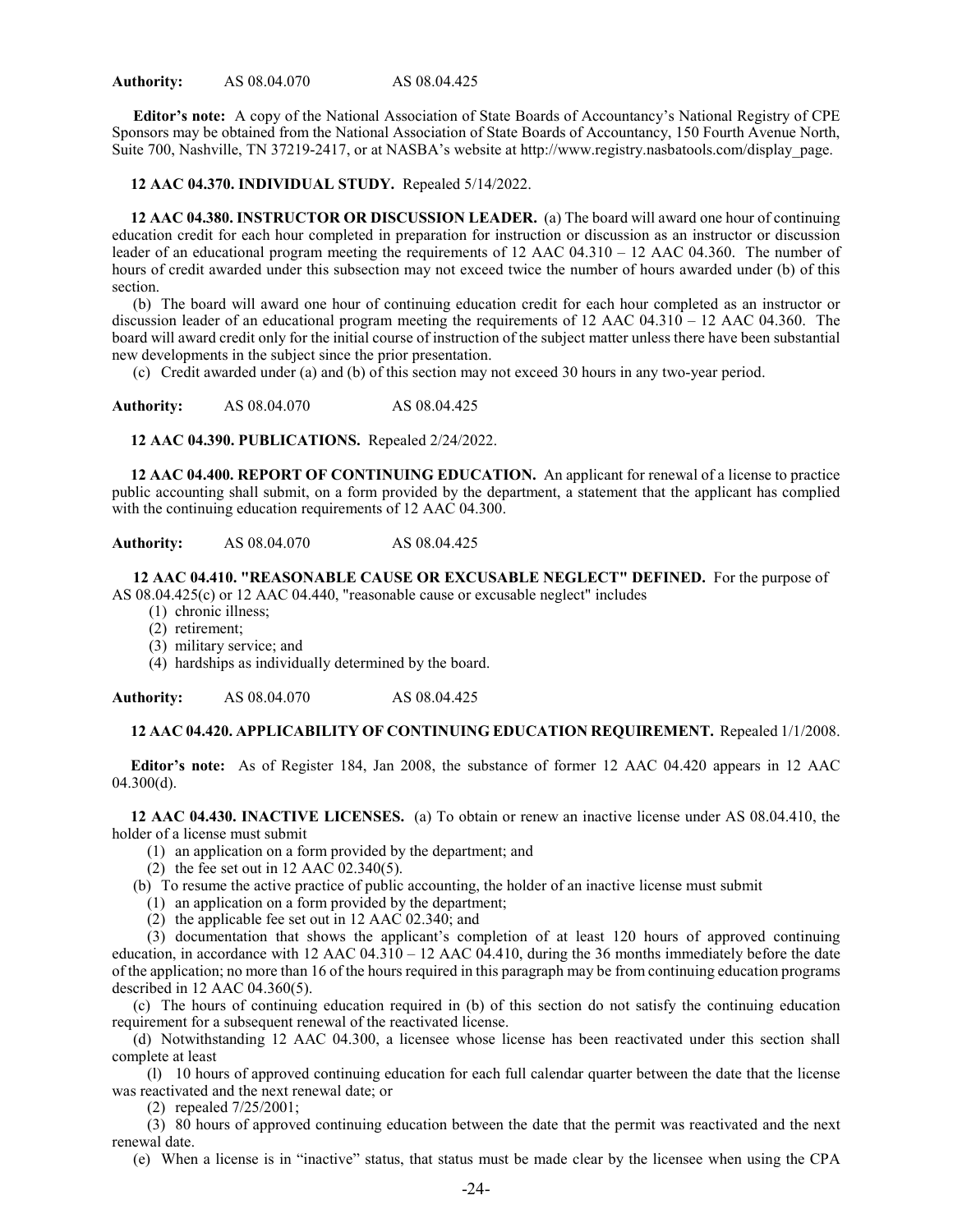designation in any form, such as with "CPA-Inactive" or "CPA (inactive)".

(f) When a license is in inactive status, the licensee may not offer or practice public accounting.

**Authority:** AS 08.04.070 AS 08.04.410 AS 08.04.425

**12 AAC 04.440. REINSTATEMENT OF LAPSED LICENSE.** (a) An individual whose license to practice has been lapsed for less than one year may apply for reinstatement of the license by submitting the applicable renewal fee and, if the license has been lapsed for more than 60 days, the delayed renewal penalty fee required in 12 AAC 02.340 and a complete renewal application on a form provided by the department. The renewal application must include certification that the applicant

(1) maintained all of the licensee's offices as required by AS 08.04.360 – 08.04.380;

(2) has met the continuing education requirements of 12 AAC 04.300 – 12 AAC 04.440;

(3) continues to comply with the requirements of AS 08.04; and

(4) either

(A) has met the quality review requirements of 12 AAC 04.600; or

(B) is exempt under 12 AAC 04.620 from compliance with the quality review requirements of 12 AAC 04.600.

(b) An individual whose license to practice has been lapsed for at least one year, but less than three years, may apply for reinstatement of the license by submitting

(1) an application on a form provided by the department;

(2) the license renewal fees for the entire period during which the license has been lapsed and the delayed renewal penalty fee required under 12 AAC 02.340; and

(3) documentation showing the applicant's completion of at least 120 hours of approved continuing education, in accordance with 12 AAC 04.310 – 12 AAC 04.410, during the 36 months immediately before the date of the application for reinstatement; no more than 16 of the hours required in this paragraph may be from continuing education programs described in 12 AAC 04.360(5); at least four hours of the hours required in this paragraph must cover current ethics and statutes and regulations under AS 08.04 and 12 AAC 04.

(c) An individual whose license to practice has been lapsed for at least three years, but less than five years, may apply for reinstatement of the license by

(1) documenting to the satisfaction of the board that the individual's failure to renew the license was excusable;

(2) meeting the requirements of (b) of this section; and

(3) documenting that the continuing education completed in accordance with (b)(3) of this section included successful completion of a current ethics course and examination published by the American Institute of Certified Public Accountants (AICPA) or an ethics examination of another licensing jurisdiction, that, in the determination of the board, is equivalent to the AICPA course and examination described in 12 AAC 04.200(c).

(d) Notwithstanding 12 AAC 04.300, a licensee whose license has been reinstated under (b) or (c) of this section shall complete at least

(1) 10 hours of approved continuing education for each full calendar quarter between the date the license was reissued and the next renewal date; or

(2) 80 hours of approved continuing education between the date the permit was reissued and the next renewal date.

(e) The board may reinstate an applicant's license despite failure to furnish evidence of completion of the continuing education requirements in this section, if the board determines that failure to complete the continuing education requirements was due to reasonable cause or excusable neglect and the applicant agrees to complete a particular program or schedule of continuing education prescribed by the board.

(f) A license to practice that has been lapsed for five years or more may not be reinstated.

| <b>Authority:</b> | AS 08.01.100 | AS 08.04.425 | AS 08.04.440 |
|-------------------|--------------|--------------|--------------|
|                   | AS 08.04.070 |              |              |

# **ARTICLE 7. DISCIPLINARY GUIDELINES.**

#### **Section**

- **500. Purpose of disciplinary guidelines**
- **510. (Repealed)**
- **520. Disciplinary guidelines**
- **530. Definitions for disciplinary guidelines**

**12 AAC 04.500. PURPOSE OF DISCIPLINARY GUIDELINES.** To insure that the board's disciplinary policies are known and are administered consistently and fairly, the disciplinary guidelines in 12 AAC 04.510—12 AAC 04.520 are established.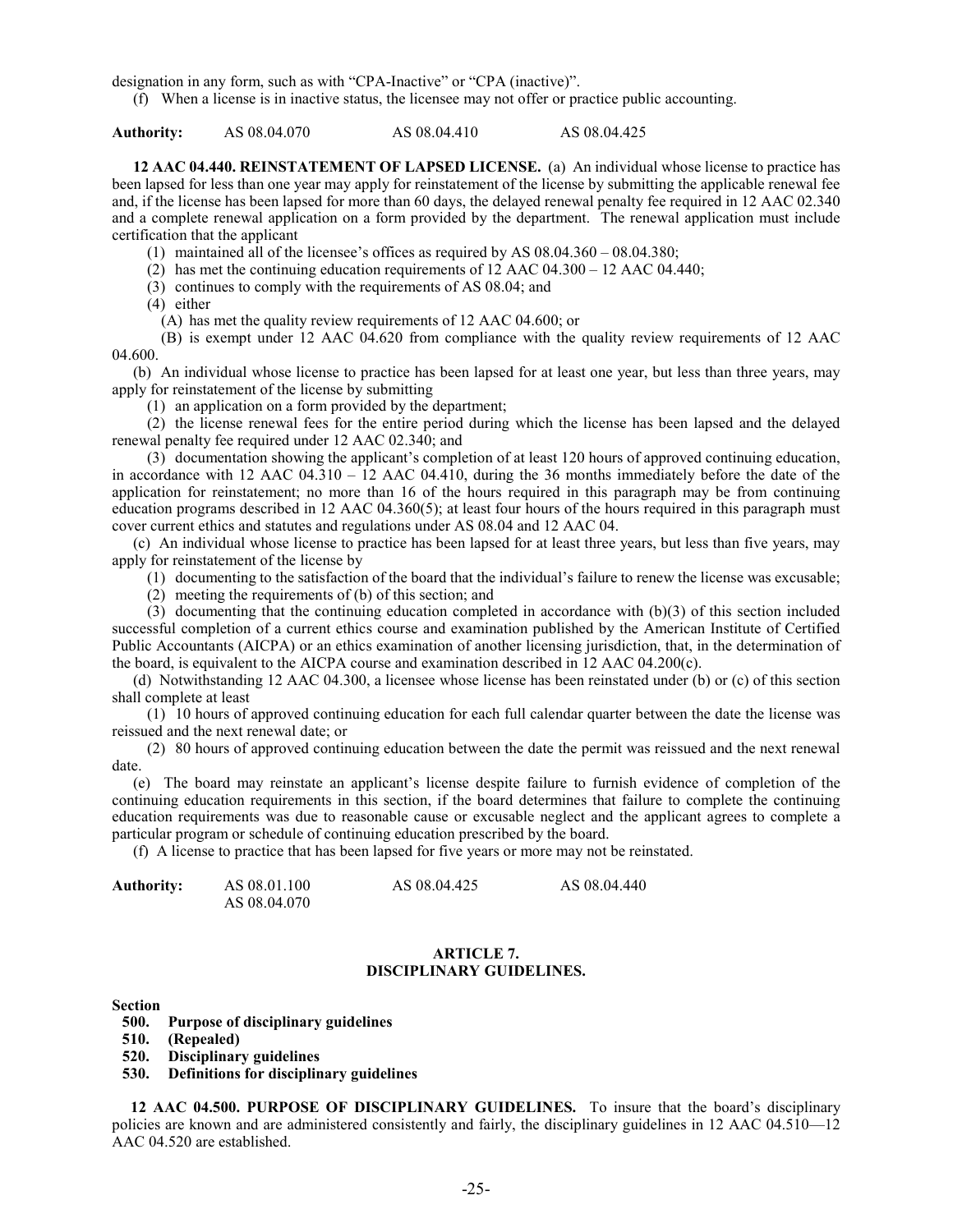#### **12 AAC 04.510. VIOLATIONS.** Repealed 1/1/2008.

**12 AAC 04.520. DISCIPLINARY GUIDELINES.** (a) Nothing in this section prohibits the board from imposing greater or lesser penalties than those described, depending on the circumstances of a particular case.

(b) The board may revoke a license, permit, or practice privilege if the holder of the license, permit, or practice privilege

(1) obtains or attempts to obtain, by fraud or deceit, a license, permit, or practice privilege;

(2) is convicted of a felony under the laws of any state or the United States;

(3) is the subject of a licensing action by another state as described in AS 08.04.450(7); or

(4) has had the right to practice public accountancy before any state or federal agency suspended or revoked.

(c) The board may suspend a license, permit, or practice privilege for up to two years, impose a civil fine in the amount determined by the board, and impose other disciplinary sanctions authorized under AS 08.01.075, in cases of

(1) gross negligence in the practice of public accounting as defined in 12 AAC 04.530;

(2) an act discreditable to the accounting profession as defined in 12 AAC 04.530;

(3) dishonesty in the practice of public accounting as defined in 12 AAC 04.530;

(4) the conviction of a crime involving dishonesty or fraud as described in AS 08.04.450(6); or

(5) unprofessional conduct in an investigation.

(d) The board may suspend a license, permit, or practice privilege for up to one year, in cases of

(1) violation of a provision of AS  $\overline{08.04.500} - \overline{0.04.610}$  as described in AS  $\overline{08.04.450(3)}$ ; and

(2) violation of a regulation of the board as described in AS 08.04.450(4).

(e) If the board determines that an applicant has cheated on or breached the security of the examination for certified public accountancy, the applicant is subject to the following:

(1) voiding of that applicant's examination score and denial of a license or permit to that applicant based on that examination score;

(2) prohibition of that applicant from sitting for further examinations in the state.

| <b>Authority:</b> | AS 08.01.075 | AS 08.04.130 | AS 08.04.450 |
|-------------------|--------------|--------------|--------------|
|                   | AS 08.04.070 |              |              |

#### **12 AAC 04.530. DEFINITIONS FOR DISCIPLINARY GUIDELINES.** In AS 08.04.450 and 12 AAC 04.520 – 12 AAC 04.530

(1) "act discreditable to the accounting profession" includes

(A) breaching a client confidence;

(B) attempted bribery; and

(C) using the reputation of a business establishment of public accountancy as a front for illegal financial activities;

(2) "breaching the security provisions of a licensing examination" includes

(A) removing from the examination room any examination materials without authorization;

(B) reproducing, or assisting a person in reproducing, any portion of the licensing examination by any means and without authorization;

(C) paying a person to take the licensing examination to discover the content of any portion of the licensing examination;

(D) obtaining examination questions or other examination materials, except by specific authorization, before, during, or after an examination;

(E) using, or purporting to use, improperly obtained examination questions or materials to instruct or prepare an examinee for the licensing examination; and

(F) selling, distributing, buying, receiving, or having unauthorized possession of any portion of a future, current, or previously administered licensing examination;

(3) "cheating on a licensing examination" includes

(A) communicating with another examinee or an unauthorized person during the administration of the examination, regarding the content of the examination;

(B) copying answers from another examinee or permitting answers to be copied by another examinee;

(C) possessing, during the administration of the examination, any books, equipment, notes, written or printed material, or data of any kind, other than the examination materials distributed or otherwise authorized to be possessed during the examination;

(D) impersonating an examinee, or having another individual take the examination on behalf of the examinee; and

(E) violating written or oral examination instructions;

(4) "dishonesty in the practice of public accounting" means making misleading, deceptive, or untrue representations in the practice of public accountancy;

(5) "fraud or deceit in obtaining any certificate, license, registration, or permit" includes

(A) knowingly submitting to the board false or forged evidence in, or in support of, an application for a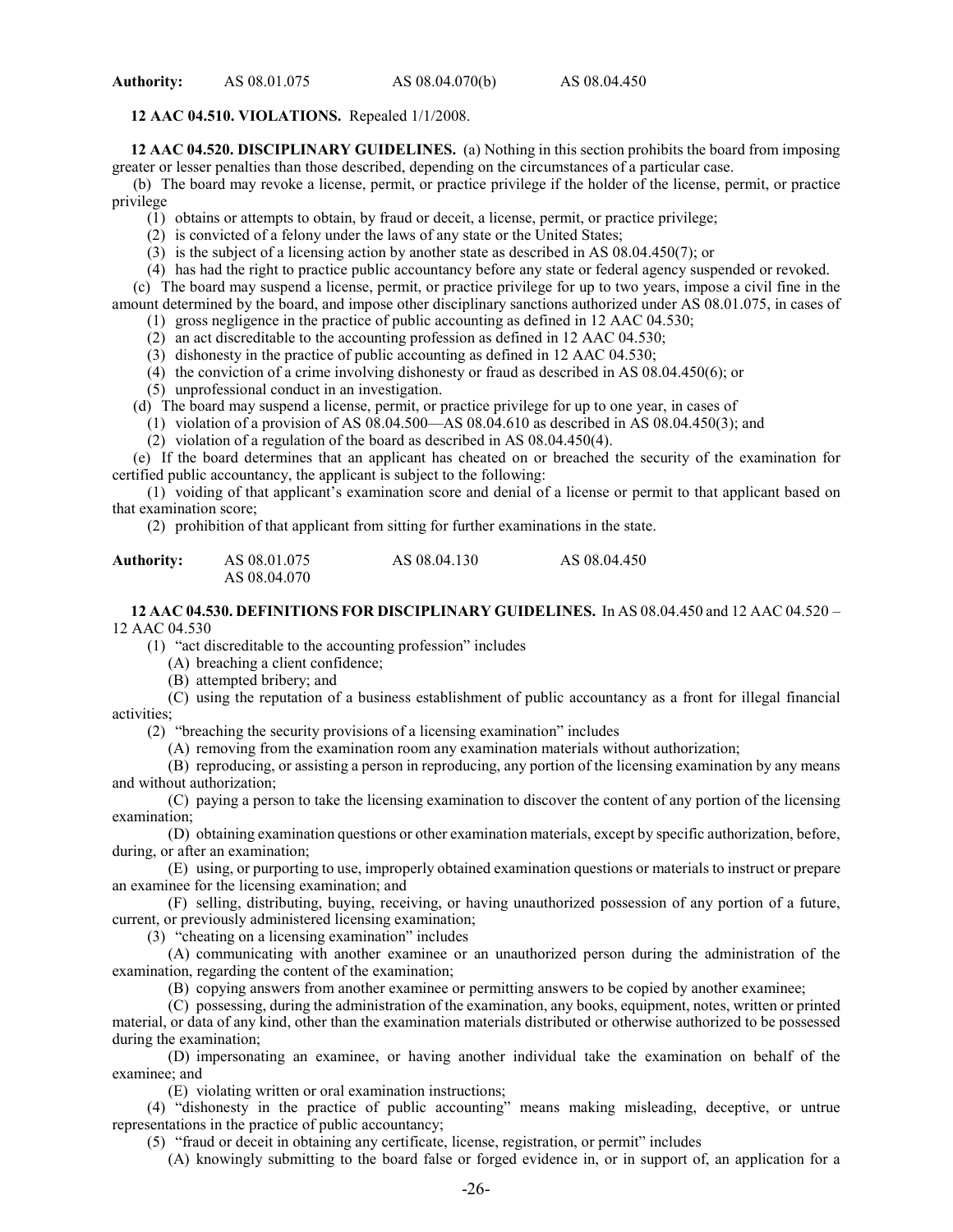certificate, license, registration, or permit;

(B) cheating on a licensing examination, or assisting a person in cheating on a licensing examination; and

(C) breaching the security provisions of a licensing examination;

(6) "gross negligence in the practice of public accounting" includes

(A) failure to adequately keep required documentation and work papers of a client or of work performed by the holder of a license, permit, or certificate; and

(B) misaccounting of funds, or other misapplication of generally accepted accounting practices, that results in substantial injury;

(7) "unprofessional conduct in an investigation" includes

(A) failing to cooperate with an official investigation by the board or the board's representatives, including failing to timely provide requested information; and

(B) failing to allow the board or the board's representative, upon written request, to examine and have access to records maintained by the licensee that relate to the licensee's practice under AS 08.04.

**Authority:** AS 08.01.075 AS 08.04.070 AS 08.04.450

# **ARTICLE 8. QUALITY REVIEW.**

#### **Section**

- **600. Quality review reporting requirements**
- **610. Approved quality review programs**
- **620. Exceptions to quality review reporting requirements**
- **630. Special quality review reporting requirements**
- **690. Definitions related to quality review**

**12 AAC 04.600. QUALITY REVIEW REPORTING REQUIREMENTS.** (a) To renew a permit to practice under AS 08.04.420 for a permit period beginning on or after January 1, 2000, a permit holder shall certify that the permit holder has met the quality review requirements of this section or that the permit holder is exempt under 12 AAC 04.620.

(b) A permit holder shall indicate on the application for renewal whether the permit holder issued a report on audited or reviewed financial statements during the concluding permit period.

(c) Except as provided in 12 AAC 04.620(b) and (e) of this section, a permit holder who issued a report on audited or reviewed financial statements during the concluding permit period shall

(1) certify that, within the three years before the date of application for permit renewal, the permit holder has undergone a quality review that is acceptable to the board under 12 AAC 04.610;

(2) certify that, during the concluding permit period, the permit holder has remained in good standing with the organization that administered the quality review; and

(3) submit, at the time of application for renewal, the most recent written acceptance report from the

organization administering the quality review.

(d) Repealed 11/21/2001.

(e) If a permit holder meets all of the requirements for renewal of the permit except submission of the acceptance report required under  $(c)(3)$  of this section, the board will renew the permit if the permit holder signs a statement certifying that the permit holder will comply with the requirements of (f) of this section.

(f) A permit holder whose permit to practice as a certified public accountant was renewed under (e) of this section shall submit the acceptance report required under  $(c)(3)$  of this section within 180 days after the permit was renewed. The documentation submitted under this subsection may not be used to satisfy the quality review reporting requirements for subsequent renewal of the permit.

**Authority:** AS 08.04.070 AS 08.04.426

**12 AAC 04.610. APPROVED QUALITY REVIEW PROGRAMS.** (a) A quality review program is acceptable to the board if it meets the requirements of the

(1) American Institute of Certified Public Accountants, *AICPA Standards for Performing and Reporting on Peer Reviews,* June 2021 edition, adopted by reference, excluding any reference to compilations; or

(2) National State Auditors Association (NSAA) *Peer Review Manual,* 2021 edition, adopted by reference.

(b) The board will accept the quality review program undergone by a permit holder that has offices in more than one state if the quality review program meets the requirements of this section, regardless of whether the permit holder's office in this state was selected for quality review.<br>
Authority: AS 08.04.070 AS 08.04.426

**Authority:** AS 08.04.070

**Editor's note:** A copy of the *AICPA Standards for Performing and Reporting on Peer Reviews*, adopted by reference in 12 AAC 04.610, may be obtained from the American Institute of Certified Public Accountants (AICPA),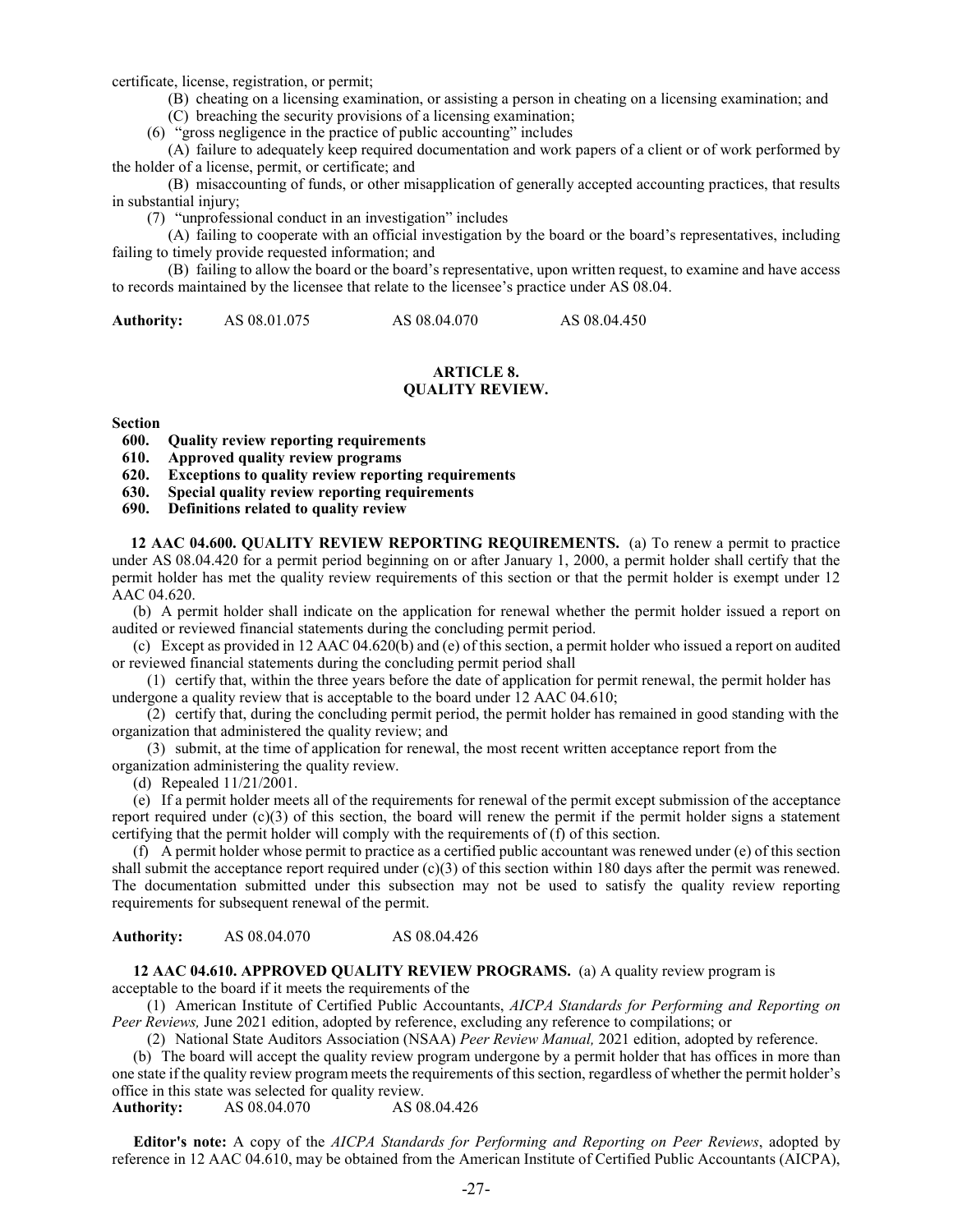220 Leigh Farm Road, Durham, North Carolina 27707-8110. A copy of the *Peer Review Manual*, adopted by reference in 12 AAC 04.610, may be obtained from the National State Auditors Association, 449 Lewis Hargett Circle, Suite 290, Lexington, KY 40503-3590; website at www.aicpa.org.

**12 AAC 04.620. EXCEPTIONS TO QUALITY REVIEW REPORTING REQUIREMENTS.** (a) A permit holder is exempt from the quality review requirements in 12 AAC 04.600 if the permit holder did not issue reports on audited or reviewed financial statements during the concluding permit period.

(b) A permit holder who issued the permit holder's first report during the permit period on audited or reviewed financial statements within the last 12 months of the concluding permit period is not required to meet the requirements of 12 AAC 04.600(c) to renew the permit. A permit holder described in this subsection shall

(1) notify the board within 30 days of issuing the first report on audited or reviewed financial statements or no later than the date of filing the application for permit renewal;

(2) undergo a quality review that is acceptable to the board under 12 AAC 04.610 within 18 months after the date of the first completed report on audited or reviewed financial statements; and

(3) meet the requirements of 12 AAC 04.600(c) for subsequent renewal of the permit to practice.

(c) If a firm is merged, otherwise combined, dissolved, or separated, the organization administering the quality review shall determine which firm is considered the succeeding firm. That determination is subject to review by the board. The succeeding firm shall retain its quality review status and its quality review due date.

**Authority:** AS 08.04.070 AS 08.04.426

**12 AAC 04.630. SPECIAL QUALITY REVIEW REPORTING REQUIREMENTS.** (a) A permit holder shall meet the requirements in this section if the permit holder

(1) has undergone a quality review that is approved under 12 AAC 04.610(a) for a permit holder who issued a report on reviewed financial statements but did not issue a report on audited financial statements;

(2) has not undergone a quality review that is approved under 12 AAC 04.610(a) for a permit holder who issued a report on audited financial statements; and

(3) issued the permit holder's first report during the permit period on audited financial statements within the last 12 months of the concluding permit period.

(b) A permit holder described in (a) of this section shall

(1) notify the board within 30 days of issuing the first report on audited financial statements or no later than the date of filing the application for permit renewal;

(2) within 18 months after the date of the first completed report on audited financial statements, undergo a quality review that meets the requirements of  $12$  AAC 04.610(a) for a permit holder who has issued a report on audited financial statements; and

(3) meet the requirements of 12 AAC 04.600(a) for subsequent renewal of the permit to practice.

**Authority:** AS 08.04.070 AS 08.04.426

**12 AAC 04.690. DEFINITIONS RELATED TO QUALITY REVIEW.** In 12 AAC 04.600 - 12 AAC 04.630,

(1) "permit holder" means a person, partnership, limited liability company, or corporation that holds a permit to practice under AS 08.04.420;

(2) "organization administering the quality review" means

(A) a state certified public accountant society authorized by the American Institute of Certified Public Accountants (AICPA) Peer Review Board to administer quality reviews; or

(B) the National State Auditors Association**.**

**Authority:** AS 08.04.070 AS 08.04.426

#### **ARTICLE 9. GENERAL PROVISIONS.**

#### **Section**

- **900. Complaints**
- **920. Current address**
- **930. Articles of incorporation and articles of organization**
- **940. Use of title "enrolled agent"**
- **990. Definitions**

**12 AAC 04.900. COMPLAINTS.** A complaint against a licensed or unlicensed person or firm must be made to the department in compliance with the established complaint procedures of the department. **Authority:** AS 08.04.070(b)